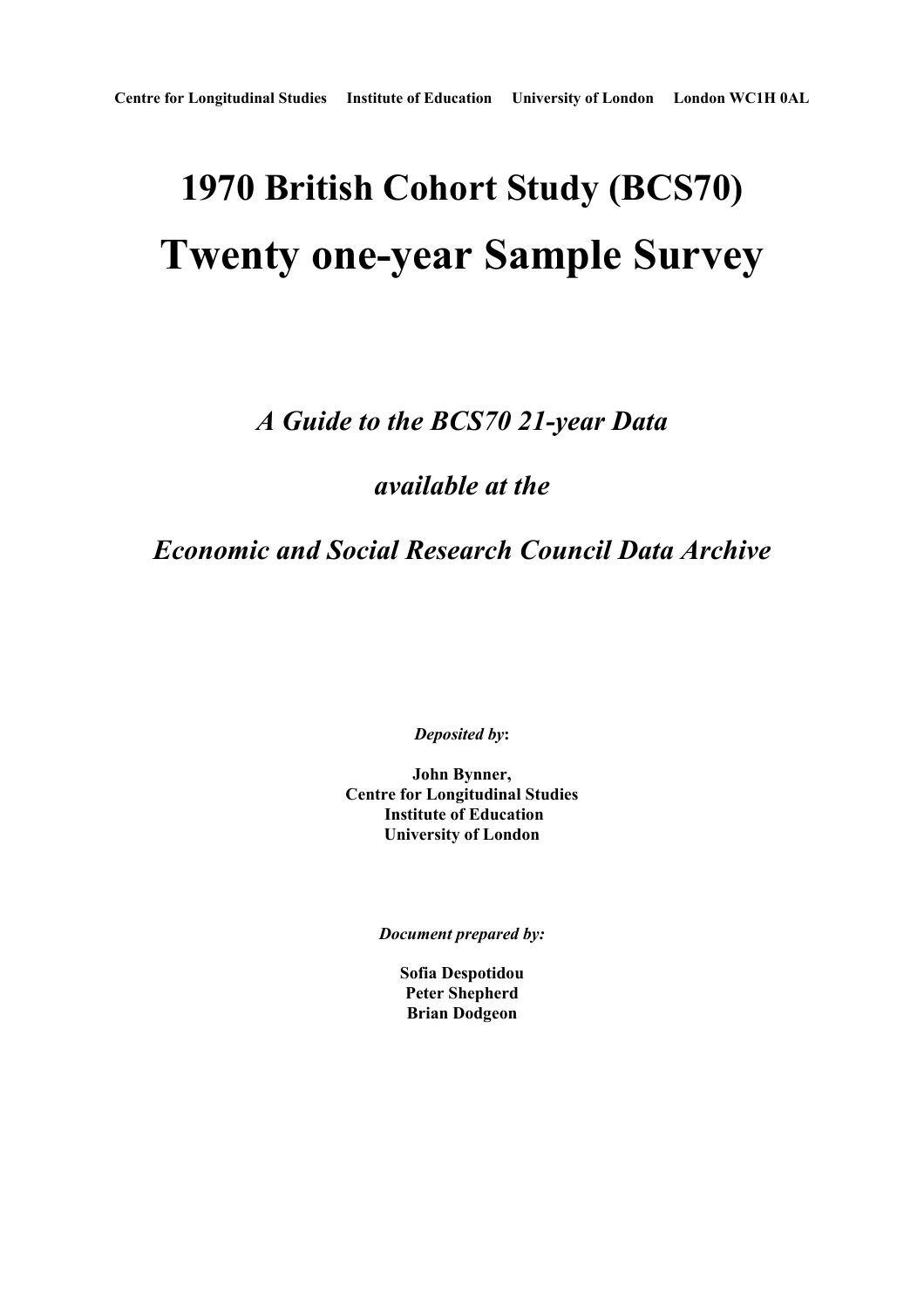## **CONTENTS**

|                                                                                                                                                                        |                                                                                                                                                                        | Page                                                                                                  |
|------------------------------------------------------------------------------------------------------------------------------------------------------------------------|------------------------------------------------------------------------------------------------------------------------------------------------------------------------|-------------------------------------------------------------------------------------------------------|
| Acknowledgements<br>Preface                                                                                                                                            |                                                                                                                                                                        | 111<br>iv                                                                                             |
|                                                                                                                                                                        | Summary of the Data Deposit                                                                                                                                            | V                                                                                                     |
|                                                                                                                                                                        | SECTION 1 INTRODUCTION TO THE 1970 BRITISH COHORT STUDY, WITH<br>PARTICULAR REFERENCE TO THE TWENTY ONE-YEAR SAMPLE<br><b>SURVEY</b>                                   |                                                                                                       |
| <b>INTRODUCTION</b>                                                                                                                                                    |                                                                                                                                                                        | 1.2                                                                                                   |
|                                                                                                                                                                        | BACKGROUND TO THE 1970 BRITISH COHORT                                                                                                                                  | 1.2                                                                                                   |
|                                                                                                                                                                        | Outline of the Longitudinal Study                                                                                                                                      | 1.2                                                                                                   |
| Availability of Data                                                                                                                                                   | Some Examples of Published Material                                                                                                                                    | 1.3<br>1.4                                                                                            |
|                                                                                                                                                                        | THE BCS70 TWENTY ONE-YEAR SAMPLE SURVEY                                                                                                                                | 1.4                                                                                                   |
| Tracing<br><b>Survey Instruments</b><br>Sample Design<br>Pilot<br>Data Collection<br><b>Fieldwork Outcome</b><br>Data Processing<br><b>Response Bias</b><br>References | Rationale and Overall Design<br>Sample Representativeness<br>Further Information on BCS70<br><b>User Support Group/User Group</b><br>Acquiring BCS70 Data for Research | 1.4<br>1.7<br>1.7<br>1.8<br>1.8<br>1.9<br>1.9<br>1.10<br>1.11<br>1.11<br>1.16<br>1.16<br>1.16<br>1.17 |
|                                                                                                                                                                        | SECTION 2 USING THE 21-YEAR DATA                                                                                                                                       | 2.1                                                                                                   |
| <b>INTRODUCTION</b>                                                                                                                                                    |                                                                                                                                                                        | 2.2                                                                                                   |
| <b>VARIABLE NAMES</b>                                                                                                                                                  |                                                                                                                                                                        | 2.2                                                                                                   |
|                                                                                                                                                                        | CLEANING OF THE BCS70 21-YEAR DATA BY SSRU AND CLS                                                                                                                     | 2.2                                                                                                   |
| <b>Missing Values</b><br>Derived variables                                                                                                                             | <b>Overall Data Cleaning Policy</b>                                                                                                                                    | 2.2<br>2.4<br>2.4                                                                                     |

*continued...*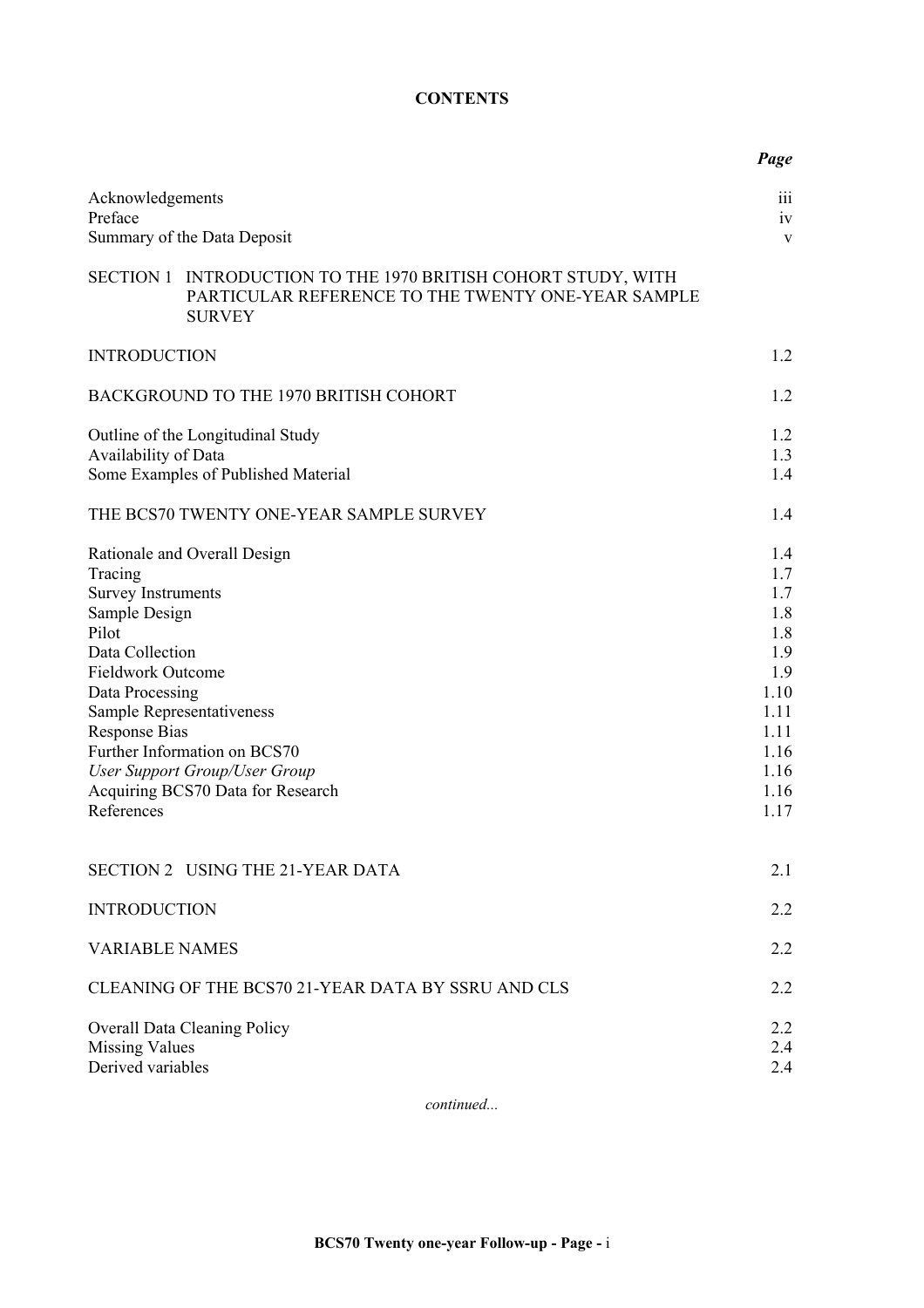#### **CONTENTS** continued

|                                                                                                                                                                          | Page |
|--------------------------------------------------------------------------------------------------------------------------------------------------------------------------|------|
| <b>INTERACTIVE DATA DICTIONARY</b>                                                                                                                                       | 2.5  |
| Contents                                                                                                                                                                 | 2.5  |
| Loading the Interactive Data Dictionary from Disk                                                                                                                        | 2.5  |
| Guide to Using the Interactive Data Dictionary                                                                                                                           | 2.6  |
| <b>Starting the Data Dictionary</b>                                                                                                                                      | 2.6  |
| <b>Search Options</b>                                                                                                                                                    | 2.7  |
| Layout of information                                                                                                                                                    | 2.9  |
| Information about BCS70 and the 21-year Sample Survey                                                                                                                    | 2.10 |
| Further information about Idealist                                                                                                                                       | 2.11 |
| LONGITUDINAL LINKAGE TO EARLIER AND LATER DATASETS                                                                                                                       | 2.12 |
| SECTION 3 BCS70 TWENTY ONE-YEAR SAMPLE SURVEY ANNOTATED<br><b>QUESTIONNAIRES</b>                                                                                         | 3.1  |
| <b>SECTION 4 APPENDICES</b>                                                                                                                                              | 4.1  |
| APPENDIX 1: Summary of Information Collected at Birth, 5, 10, 16, 26 and 30 years<br><b>APPENDIX 2: Publications and Reports</b><br><b>APPENDIX 3: Derived Variables</b> |      |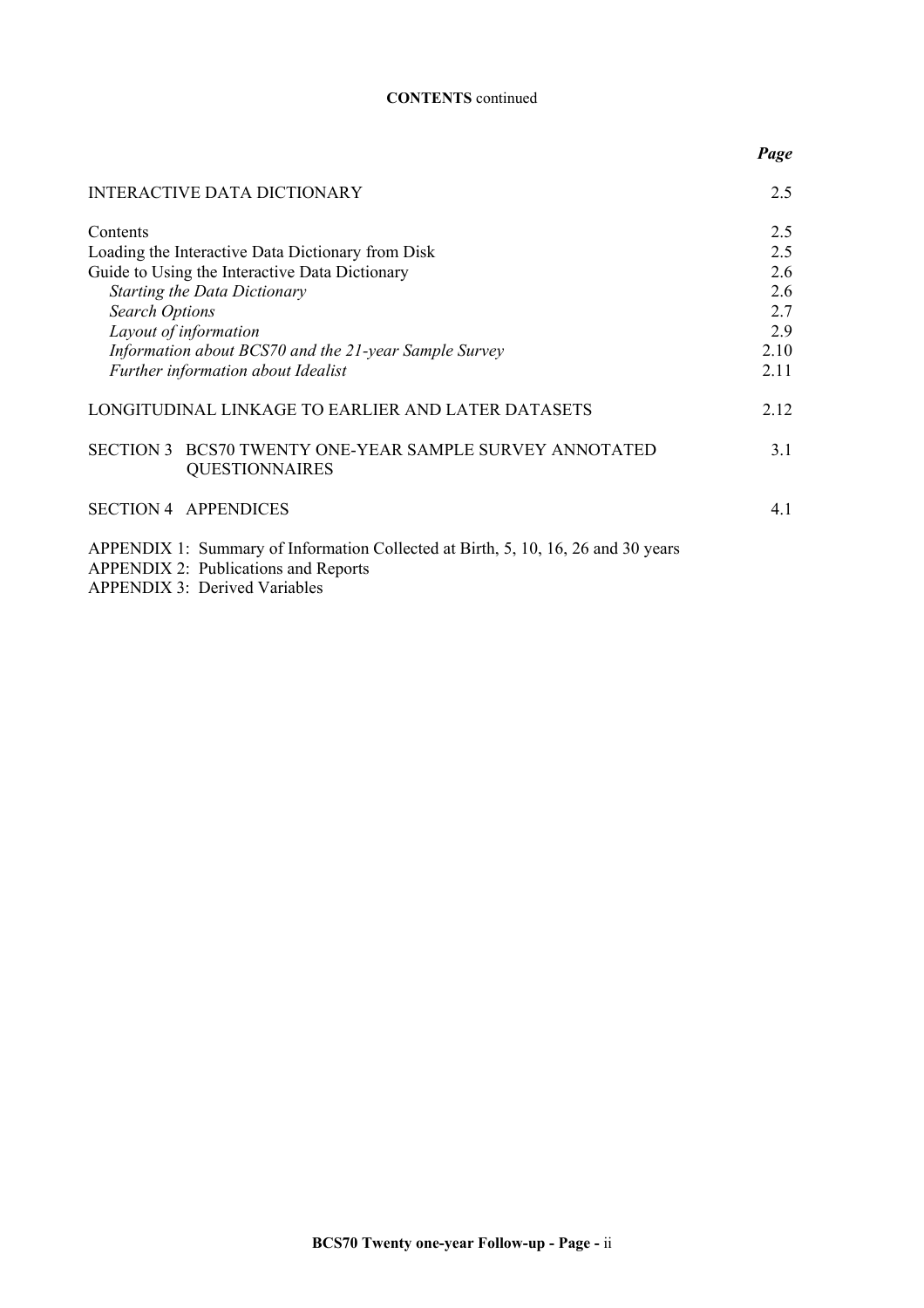#### *Acknowledgements*

The preparation for the 1970 Birth Cohort Study (BCS70) was originally laid down in the British Births Study. This was organised and funded mainly by the National Birthday Trust and the Royal College of Obstetricians. The Medical Research Council (MRC) funded sample surveys at 22 and 42 months both directed by Dr Chamberlain. Neville Butler directed the 5-year, 7-year, 10-year and subsequently the 16 year follow-ups. John Bynner has directed subsequent surveys at 21 years (a 10 per cent sample), 26 and 30 years.

The Twenty-one-year Sample Survey was funded mainly by three sources, the Adult Literacy and Basic Skills Unit (ALBSU), The Paul Hamlyn Foundation, and the Leverhulme Trust. Other funding sources include the Dulverton Trust, the International Centre for Child Studies, the Mirror Group Newspapers Plc and the Trustee Savings Bank Plc.

The following SSRU staff were involved in the design of the survey instrument, and the preliminary analysis of the data: John Bynner, Neville Butler, Scott Montgomery, Carol Ekinsmyth and Peter Shepherd. Kevin Dodwell and a number of temporary clerical staff undertook the initial tracing of the cohort members, and the coding of open-ended questions, Scott Montgomery and Carol Ekinsmyth were responsible for the creation of the SPSS dataset and initial data cleaning at SSRU; Sofia Despotidou and Brian Dodgeon undertook further checking and updating.

The MORI research organisation assisted with the development of the survey instrumentation, undertook the pilot and main surveys, coding and initial data entry and data cleaning.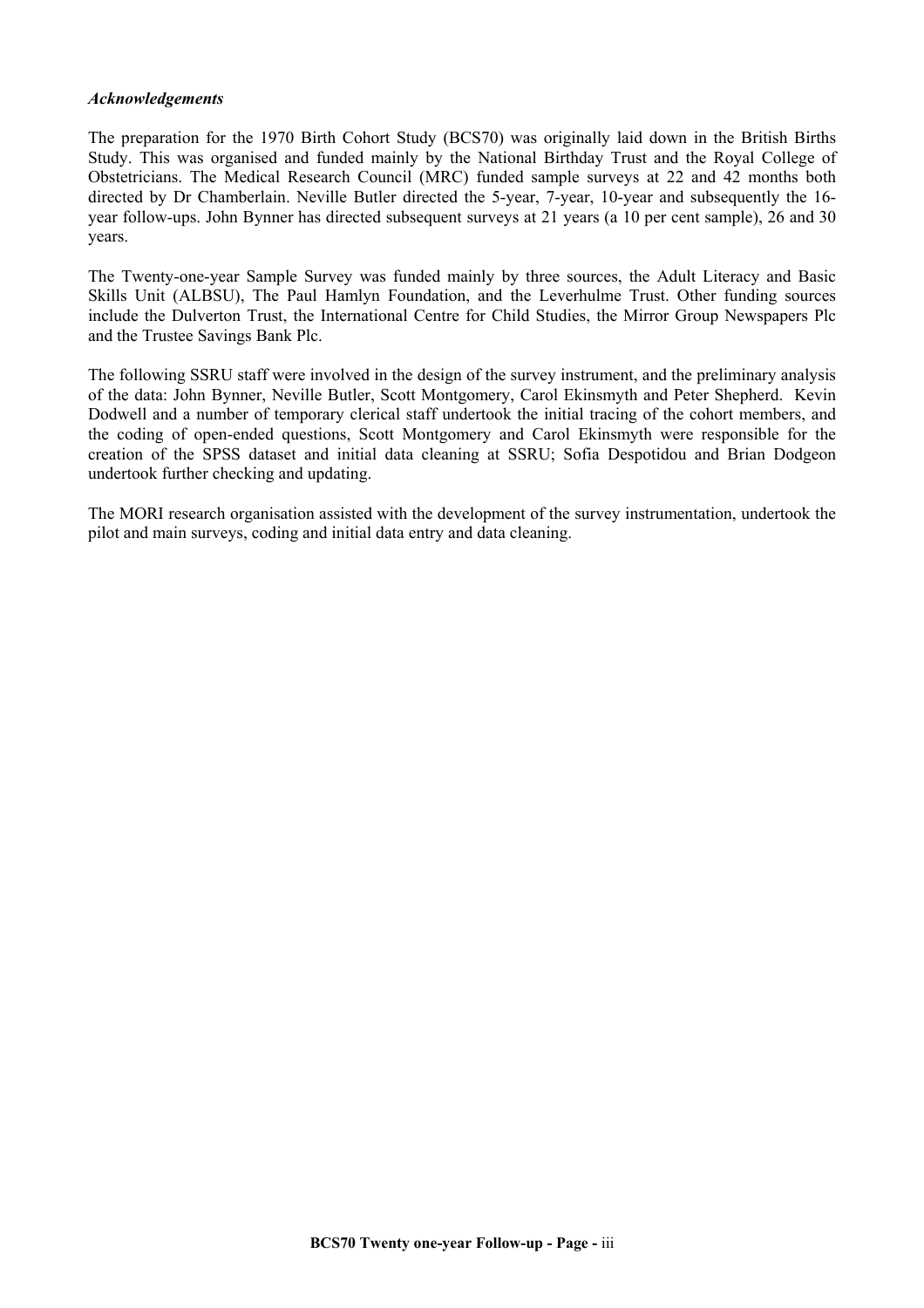### *Preface*

This document is a guide to the 1970 British Cohort Study (BCS70) Twenty one-year Sample Survey. It is designed to accompany the first deposit of data from this survey with the Economic and Social Research Council Data Archive, at the University of Essex. The documentation and data have been prepared initially by the Social Statistics Research Unit (SSRU) at City University, which took over responsibility for BCS70 in 1991, and subsequently by the Centre for Longitudinal Studies (CLS) at the Institute of Education.

In Section 1, a short history is given of the whole longitudinal study. This is followed by a more detailed account of the Twenty one-year survey begun in 1991. Section 2 provides an in-depth guide to using the 21 year data, outlining amongst other issues, the data cleaning policy, response bias and reliability of specific questions. In Section 3 the annotated questionnaire is reproduced. In Section 4, there are 3 appendices. The first gives a summary of topics covered by BCS70 surveys to date. The second appendix is the list of publications. The third provides the syntax used to generate the derived variables included on the deposited dataset.

Everyone is strongly advised to read Section 1 first, as the historical context facilitates a clearer interpretation of the data.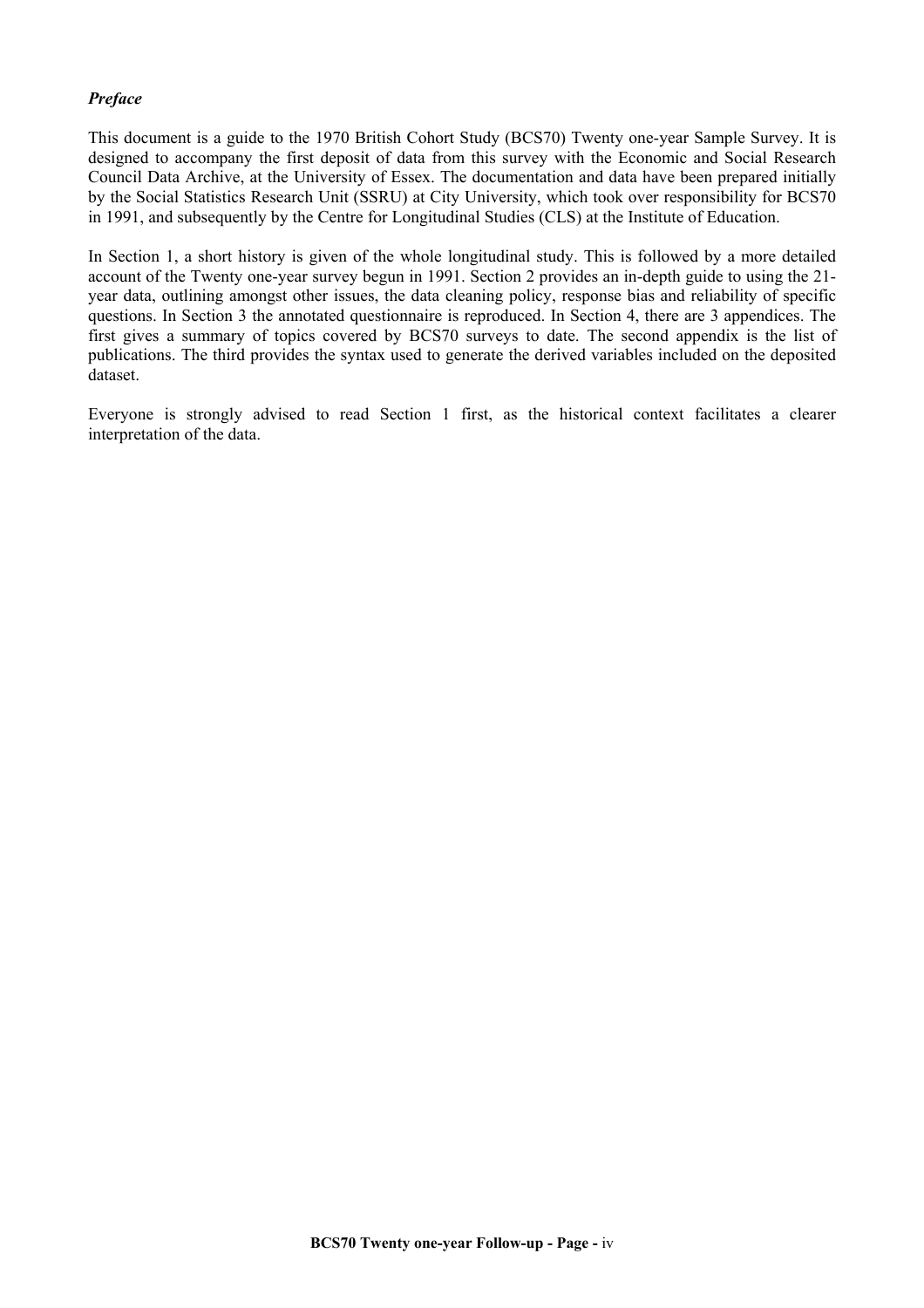# **1970 Birth Cohort Study: Twenty one-year Sample Survey**

| <b>Original Organisation</b><br>City University, Social Statistics Research Unit<br>John Bynner, Director, Centre for Longitudinal Studies (CLS),<br><b>Depositor</b><br>Institute of Education, University of London, 20 Bedford Way,<br>London WC1H 0AL.<br>Prepared at CLS by Sofia Despotidou, Brian Dodgeon and Peter<br><b>Documentation</b><br>Shepherd.<br>Fieldwork, data entry and initial data cleaning: MORI.<br>Acknowledgements<br>To investigate the processes and outcomes of transition from<br><b>Purpose</b><br>secondary education to employment; and to investigate levels of<br>literacy and numeracy.<br>Three survey instruments were used:<br><b>Variables</b><br>Self-Completion Questionnaires (Cohort), an interview and literacy<br>and numeracy assessments<br>Children born 5-11 April 1970.<br>Population<br>The sample was drawn from cohort members who where resident in<br><b>Sampling Procedures</b><br>England and Wales. Interviews conducted in 25 clusters based on 26<br>post code areas.<br>More than 10,000 (those with current address available)<br>Cases (target)<br><b>Cases (obtained)</b><br>1,647 | John Bynner, Director, Social Statistics Research Unit, City<br>University, EC1V OHB. |  |  |  |  |
|------------------------------------------------------------------------------------------------------------------------------------------------------------------------------------------------------------------------------------------------------------------------------------------------------------------------------------------------------------------------------------------------------------------------------------------------------------------------------------------------------------------------------------------------------------------------------------------------------------------------------------------------------------------------------------------------------------------------------------------------------------------------------------------------------------------------------------------------------------------------------------------------------------------------------------------------------------------------------------------------------------------------------------------------------------------------------------------------------------------------------------------------------|---------------------------------------------------------------------------------------|--|--|--|--|
|                                                                                                                                                                                                                                                                                                                                                                                                                                                                                                                                                                                                                                                                                                                                                                                                                                                                                                                                                                                                                                                                                                                                                      |                                                                                       |  |  |  |  |
|                                                                                                                                                                                                                                                                                                                                                                                                                                                                                                                                                                                                                                                                                                                                                                                                                                                                                                                                                                                                                                                                                                                                                      |                                                                                       |  |  |  |  |
|                                                                                                                                                                                                                                                                                                                                                                                                                                                                                                                                                                                                                                                                                                                                                                                                                                                                                                                                                                                                                                                                                                                                                      |                                                                                       |  |  |  |  |
|                                                                                                                                                                                                                                                                                                                                                                                                                                                                                                                                                                                                                                                                                                                                                                                                                                                                                                                                                                                                                                                                                                                                                      |                                                                                       |  |  |  |  |
|                                                                                                                                                                                                                                                                                                                                                                                                                                                                                                                                                                                                                                                                                                                                                                                                                                                                                                                                                                                                                                                                                                                                                      |                                                                                       |  |  |  |  |
|                                                                                                                                                                                                                                                                                                                                                                                                                                                                                                                                                                                                                                                                                                                                                                                                                                                                                                                                                                                                                                                                                                                                                      |                                                                                       |  |  |  |  |
|                                                                                                                                                                                                                                                                                                                                                                                                                                                                                                                                                                                                                                                                                                                                                                                                                                                                                                                                                                                                                                                                                                                                                      |                                                                                       |  |  |  |  |
|                                                                                                                                                                                                                                                                                                                                                                                                                                                                                                                                                                                                                                                                                                                                                                                                                                                                                                                                                                                                                                                                                                                                                      |                                                                                       |  |  |  |  |
|                                                                                                                                                                                                                                                                                                                                                                                                                                                                                                                                                                                                                                                                                                                                                                                                                                                                                                                                                                                                                                                                                                                                                      |                                                                                       |  |  |  |  |
|                                                                                                                                                                                                                                                                                                                                                                                                                                                                                                                                                                                                                                                                                                                                                                                                                                                                                                                                                                                                                                                                                                                                                      |                                                                                       |  |  |  |  |
|                                                                                                                                                                                                                                                                                                                                                                                                                                                                                                                                                                                                                                                                                                                                                                                                                                                                                                                                                                                                                                                                                                                                                      |                                                                                       |  |  |  |  |
|                                                                                                                                                                                                                                                                                                                                                                                                                                                                                                                                                                                                                                                                                                                                                                                                                                                                                                                                                                                                                                                                                                                                                      |                                                                                       |  |  |  |  |
|                                                                                                                                                                                                                                                                                                                                                                                                                                                                                                                                                                                                                                                                                                                                                                                                                                                                                                                                                                                                                                                                                                                                                      |                                                                                       |  |  |  |  |
|                                                                                                                                                                                                                                                                                                                                                                                                                                                                                                                                                                                                                                                                                                                                                                                                                                                                                                                                                                                                                                                                                                                                                      |                                                                                       |  |  |  |  |
|                                                                                                                                                                                                                                                                                                                                                                                                                                                                                                                                                                                                                                                                                                                                                                                                                                                                                                                                                                                                                                                                                                                                                      |                                                                                       |  |  |  |  |
|                                                                                                                                                                                                                                                                                                                                                                                                                                                                                                                                                                                                                                                                                                                                                                                                                                                                                                                                                                                                                                                                                                                                                      |                                                                                       |  |  |  |  |
|                                                                                                                                                                                                                                                                                                                                                                                                                                                                                                                                                                                                                                                                                                                                                                                                                                                                                                                                                                                                                                                                                                                                                      |                                                                                       |  |  |  |  |
|                                                                                                                                                                                                                                                                                                                                                                                                                                                                                                                                                                                                                                                                                                                                                                                                                                                                                                                                                                                                                                                                                                                                                      |                                                                                       |  |  |  |  |
|                                                                                                                                                                                                                                                                                                                                                                                                                                                                                                                                                                                                                                                                                                                                                                                                                                                                                                                                                                                                                                                                                                                                                      |                                                                                       |  |  |  |  |
| <b>Method of Data Collection</b>                                                                                                                                                                                                                                                                                                                                                                                                                                                                                                                                                                                                                                                                                                                                                                                                                                                                                                                                                                                                                                                                                                                     | Self-completion questionnaires, a face-to-face interview and an                       |  |  |  |  |
| assessment                                                                                                                                                                                                                                                                                                                                                                                                                                                                                                                                                                                                                                                                                                                                                                                                                                                                                                                                                                                                                                                                                                                                           |                                                                                       |  |  |  |  |
| <b>Date of Data Collection</b><br>1992                                                                                                                                                                                                                                                                                                                                                                                                                                                                                                                                                                                                                                                                                                                                                                                                                                                                                                                                                                                                                                                                                                               |                                                                                       |  |  |  |  |
|                                                                                                                                                                                                                                                                                                                                                                                                                                                                                                                                                                                                                                                                                                                                                                                                                                                                                                                                                                                                                                                                                                                                                      |                                                                                       |  |  |  |  |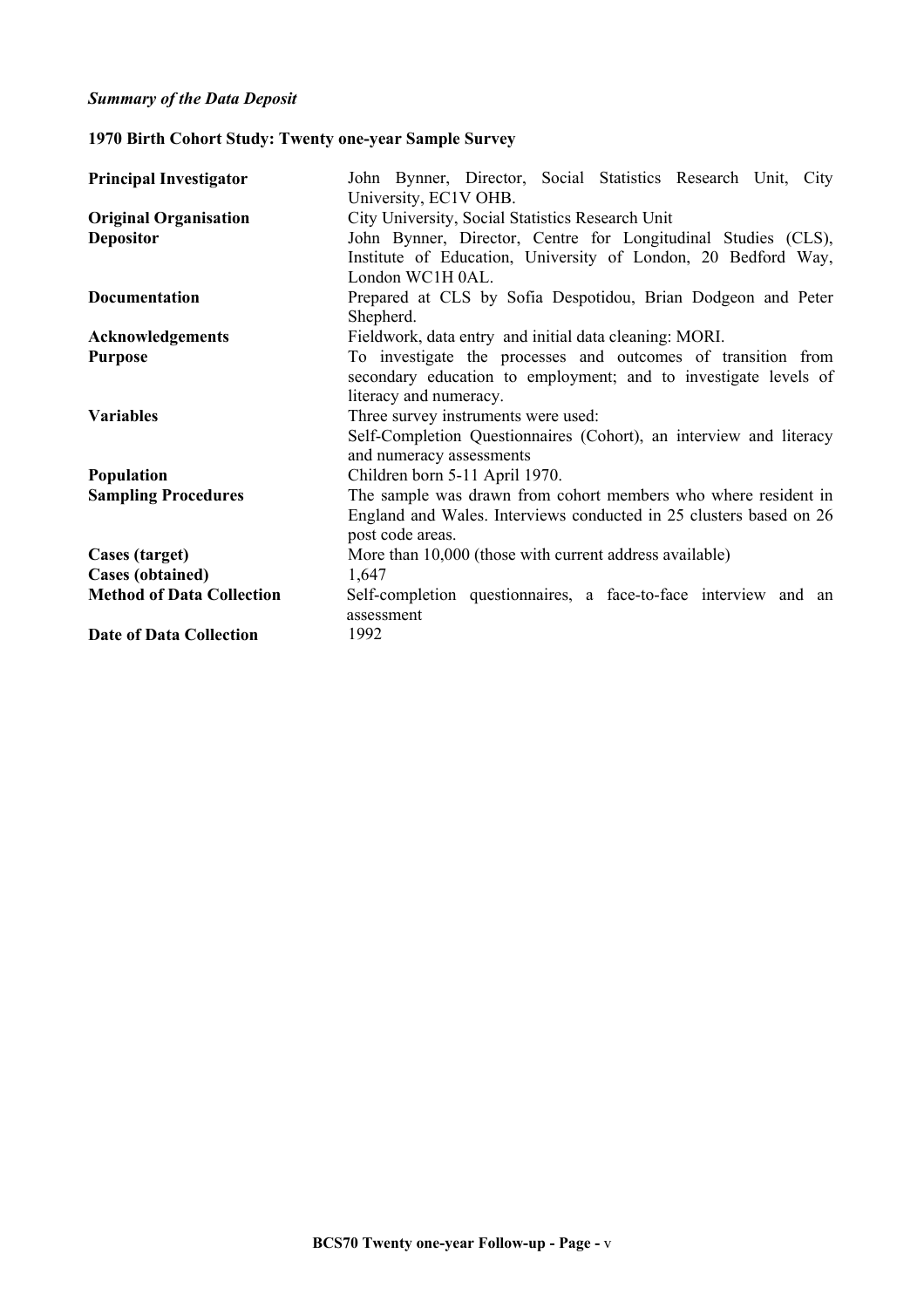# **SECTION 1**

# **INTRODUCTION TO THE 1970 BRITISH COHORT STUDY, WITH PARTICULAR REFERENCE TO THE TWENTY ONE-YEAR SAMPLE SURVEY**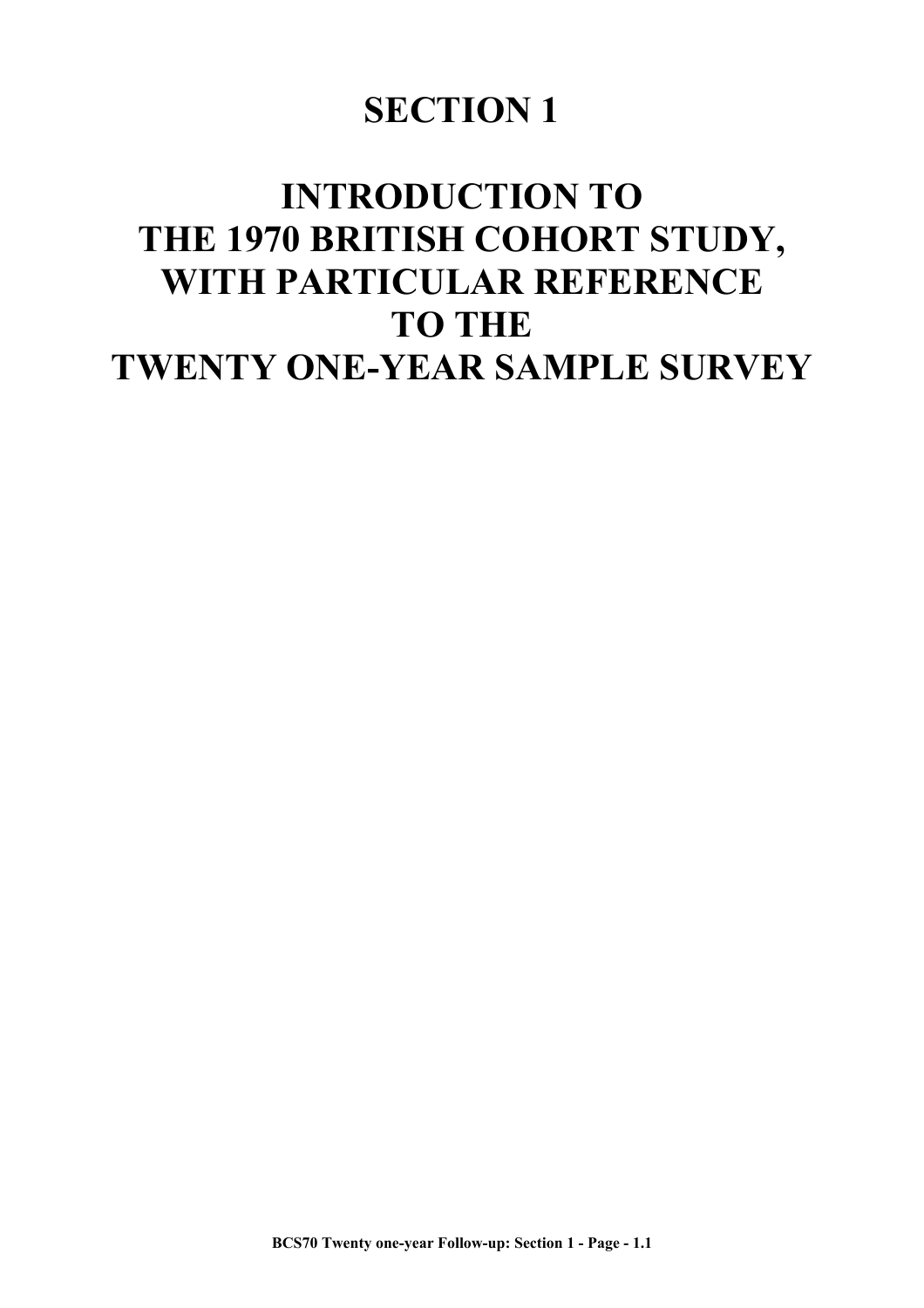#### **INTRODUCTION**

1.1 Britain has a unique tradition in conducting longitudinal birth cohort studies. Four continuing studies have been embarked upon. These were in 1946 (National Survey of Health and Development, NSHD), in 1958 (National Child Development Study, NCDS), in 1970 (1970 British Cohort Study, BCS70), and in 2001 (Millennium Cohort Study). The first three were launched as a study of antenatal/postnatal service provision, and morbidity or perinatal mortality. All those three studies collected information about almost all births occurring nationwide in a target week in 1946 (NSHD, n=13,687), in 1958 (NCDS, n=17,414), and in 1970 (BCS70, n=17,198) respectively. Each of those studies has subsequently carried out multidisciplinary follow-up surveys (or sweeps) on health, education, family and social influences at various ages (Douglas, 1964; Douglas et al 1968; Wadsworth 1979, 1991; Butler and Bonham, 1963; Butler and Alberman, 1969; Davie et al, 1972; Fogelman, 1976, 1983; Ferri, 1993; Chamberlain et al, 1973, 1975; Osborn et al, 1984). The studies present individually and in combination an unprecedented opportunity to investigate the forces and patterns that have shaped and continue to shape the lives of three overlapping generations of people living in Great Britain. The Millennium Study will add a longitudinal dimension to a fourth cohort in the coming years, when follow-up sweeps have been completed.

1.2 This document is designed to accompany the deposit of data from the *BCS70 Twenty one-year*  **Sample Survey** with the Economic and Social Research Council Data Archive at the University of Essex. The deposit of this data means that the Data Archive now holds data for the complete longitudinal record from birth to thirty-year data from the other BCS70 follow-ups having been deposited some time ago.

1.3 The present section is in two parts. The first provides details of the background to BCS70 in general, and describes the availability of the data, and some of the publications arising from research using the BCS70 data. The second, focuses on the BCS70 Twenty-one-year Sample Survey in particular, providing details of the design and conduct of the survey, and the initial data preparation. Later sections provide a guide to using the 21-year data, and an annotated copy of the survey instrument employed. An outline of additional data cleaning and documentation undertaken by the Centre for Longitudinal Studies (CLS) is also included.

The documentation and data have been prepared by the Centre for Longitudinal Studies at the Institute of Education, which is responsible for BCS70, as well as for NCDS and the Millennium Cohort Study.

## **BACKGROUND TO THE 1970 BRITISH COHORT STUDY**

#### **Outline of the Longitudinal Study**

1.4 BCS70 began in 1970 when data were collected about the 17,198 babies born in England, Scotland, Wales and Northern Ireland in the week 5-11 April. At this time, the study was named the British Births Survey (BBS) and it was sponsored by the National Birthday Trust Fund, in association with the Royal College of Obstetricians and Gynaecologists. Since 1970, there have been five attempts to gather information from the full cohort - when they were aged 5, 10, 16, 26 and 30 years.

1.5 As Table 1.1 shows, information has been obtained from a number of different sources, and by varying types of instruments. With each successive attempt, the scope of enquiry has broadened from a strictly medical focus at birth, to encompass physical and educational development at the age of five, and physical educational and social development at the age of ten. This wider and more comprehensive approach has been continued in the 16-year, 26-year and 30-year sweeps.

1.6 In the birth survey, information was collected by means of a questionnaire completed by the midwife present at the birth, and supplementary information was obtained from clinical records. The five-year and ten-year follow-ups were carried out by the Department of Child Health, Bristol University and the survey at these times was named the Child Health and Education Study (CHES). On both occasions parents of the cohort members were interviewed by Health Visitors, the children themselves undertook tests of ability, and the school health service gathered medical information on each child. This was supplemented at ten years by information gathered on a questionnaire completed by head and class teachers, and the children had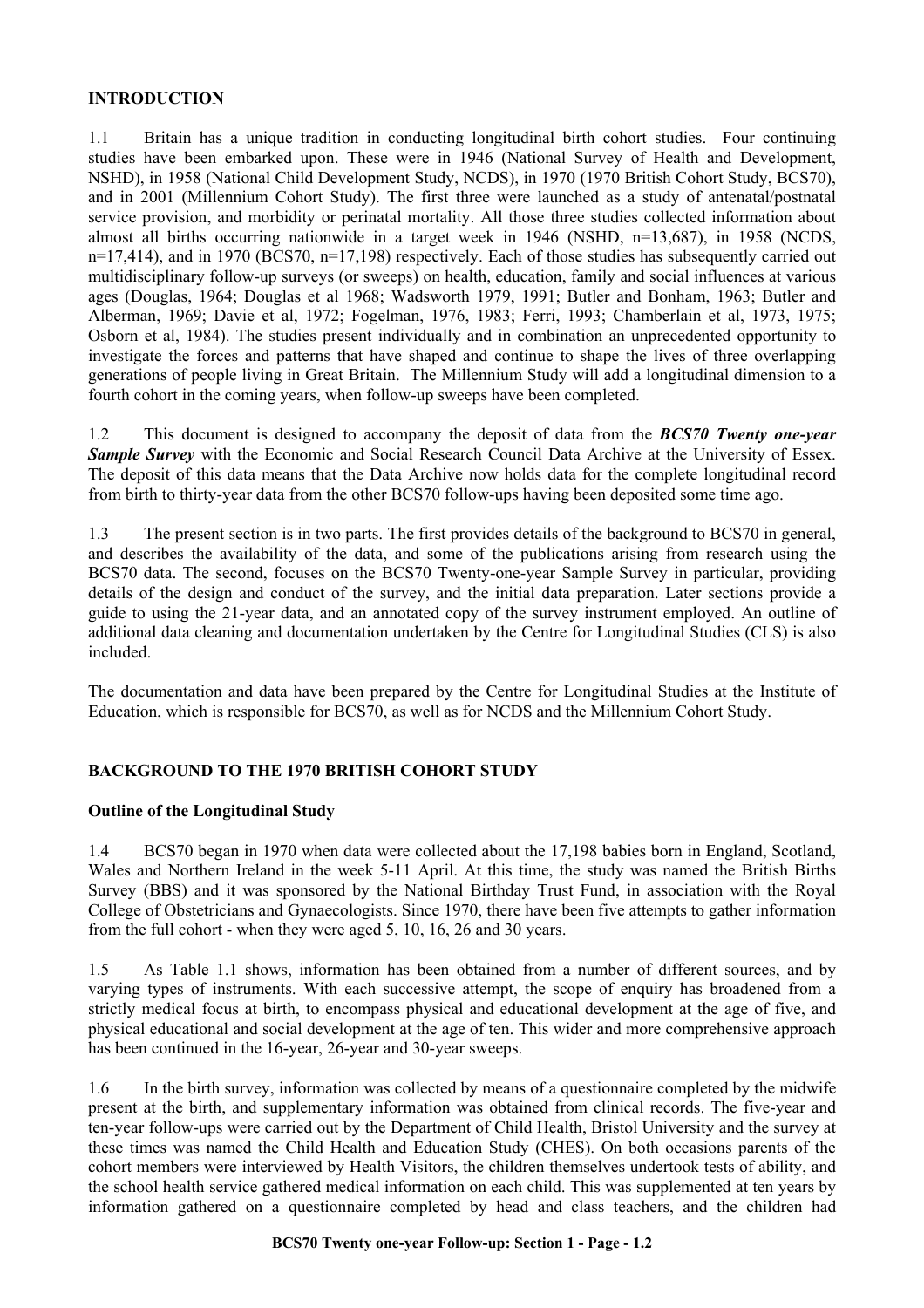completed a medical examination. In 1975 and 1980, the cohort was augmented by the inclusion of immigrants to Britain who were born in the target week in 1970. Subjects from Northern Ireland who had been included in the birth survey, were dropped from the study in all subsequent sweeps.

The sixteen-year follow-up was carried out by the International Centre For Child Studies and named Youthscan. In this sweep, sixteen separate survey instruments were employed, including parental questionnaires, head and class teacher questionnaires and medical examinations. The cohort members completed questionnaires, kept two four-day diaries and undertook some educational assessments.

The twenty-six year follow-up was carried out by the Social Statistics Research Unit, City University and it was now called the BCS70 26-year survey.

The 30-year survey was carried out by the Centre for Longitudinal Studies after the SSRU moved to the Institute of Education.

| pBBS<br>(1970)<br><b>Birth</b> | $BBS***$<br>(1972)<br>22 mths | <b>BBS***</b><br>(1973)<br>42 mths | <b>CHES</b><br>(1975)<br>5 | <b>CHES</b><br>(1980)<br>10 | Youthscan<br>(1986)<br>16 | BCS70<br>(1991)<br>$21***$ | <b>BCS70</b><br>(1996)<br>26 | <b>BCS70</b><br>(2000)<br>30 |
|--------------------------------|-------------------------------|------------------------------------|----------------------------|-----------------------------|---------------------------|----------------------------|------------------------------|------------------------------|
| Mother                         | Mother                        | Mother                             | Parents                    | Parents<br>School           | Parents<br>School         |                            |                              |                              |
|                                | Test                          | Test                               | Test                       | Tests                       | <b>Tests</b>              | <b>Tests</b>               |                              |                              |
| Medical                        | Medical                       | Medical                            | Medical                    | Medical                     | Medical                   |                            |                              |                              |
|                                |                               |                                    |                            | Subject                     | Subject                   | Subject                    | Subject                      | Subject                      |
| $16,135*$                      | 2,457                         | 2,315                              | 13,135                     | 14,875                      | 11,628                    | 1,647                      | 9,003                        | 11,261                       |
| 98%**                          | 15%                           | 14%                                | 80%                        | 93%                         | 72%                       | 10%                        | 56%                          | 70%                          |

**Table 1.1: BCS70 Follow-ups, sample surveys and sources of information 1970-2000** 

*Notes:* \* Achieved Sample - at least one survey instrument partially completed. (The figure for the BBS comprises cohort members living in GB known to be alive at the end of one week).

\*\* Per cent response.

\*\*\* Sample surveys: 22 months, 42 months, and 21 years.

1.7 In the 1972 and 1973 sample surveys the British Births Child Survey took as its subjects three subsamples: all twins in the original cohort were included, as were low birthweight and post-mature births. A random ten per cent sample of the original cohort acted as a control group. The South-West Region Survey, carried out at the age of 31/2 surveyed ninety five per cent of the cohort members who lived in the south west of England and Glamorgan, South Wales. These smaller-scale surveys were undertaken in order to bridge what was a large gap in child development terms between birth and five years of age (when the next full sweep was planned). In 1977, an attempt was made to obtain details about those who had not responded in the five-year survey. A postal questionnaire was completed by parents of 1,917 of the non-responders.

# **Availability of Data**

1.8 Data for the *birth survey,* the *22-month* and *42-month sample surveys,* the *five-year,* the *ten-year, sixteen-year, twenty six-year and thirty-year* follow-ups are already lodged at the *ESRC Data Archive*, and are available to the research community for analysis.

1.9 Data for the *twenty-one year* sample survey accompany this document.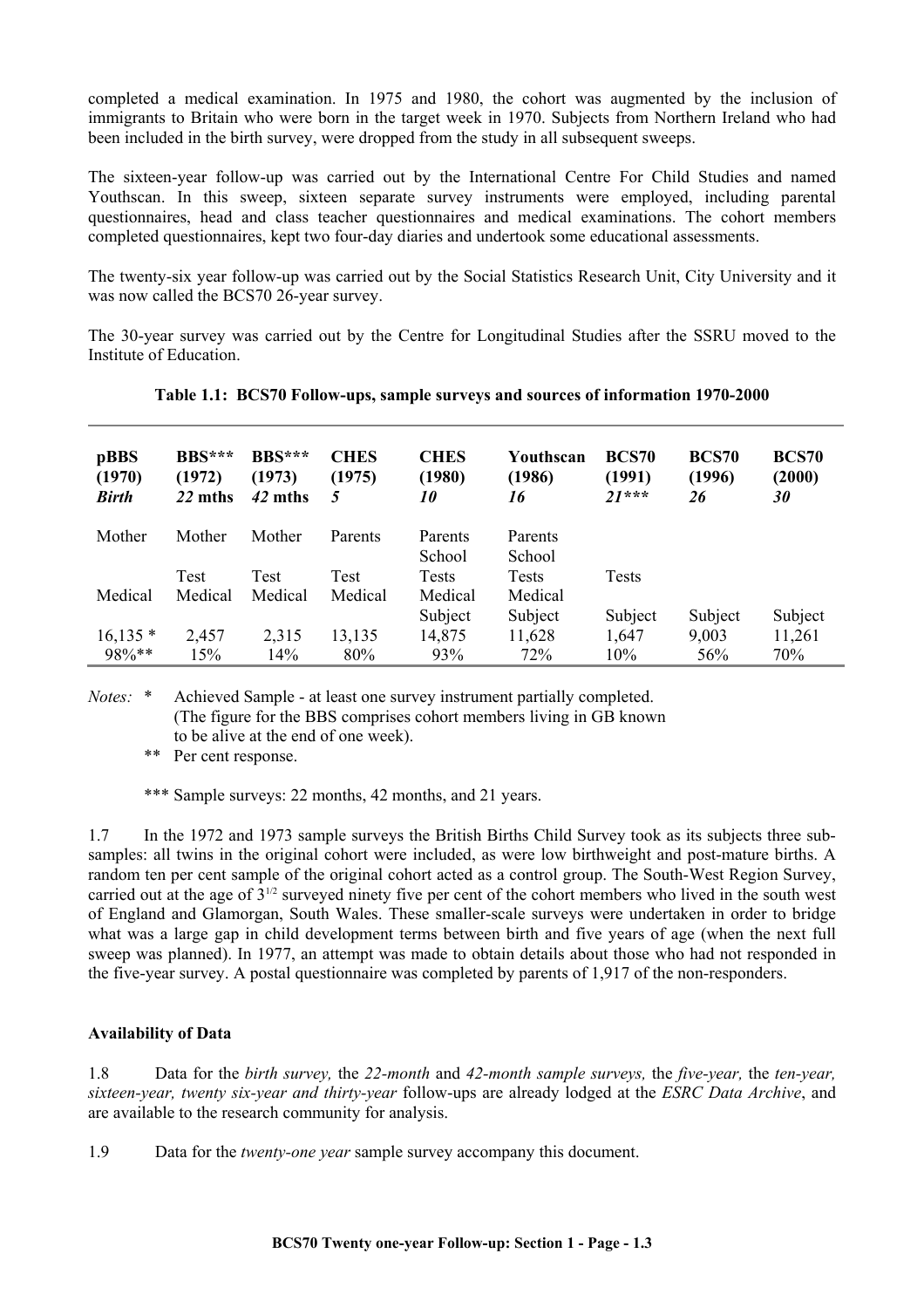A fully documented database containing all BCS70 data, is now being prepared by Centre for Longitudinal Studies and will be made available via the ESRC Data Archive. Until data are generally available in this way, it is possible to obtain data not already lodged with the Data Archive from the Centre for Longitudinal Studies directly - see *paragraph 1.35* below for more details.

#### **Some Examples of Published Material**

1.10 Wide-ranging use has already been made of the data arising from the birth survey and the five follow-ups of BCS70. It is not within the scope of this document to review the literature, but it is useful when considering the background to the project to mention some key works. The birth sweep provided a valuable insight into the patterns at that time of obstetric and neonatal care in the United Kingdom (Chamberlain et al 1973, 1975). The birth and five-year findings relating to health were discussed in Butler, Golding and Howlett's (1986) *From Birth to Five: A Study of the Health and Behaviour of Britain's 5-Year Olds*, and general findings from the first two sweeps were also outlined in a book written by Osborn, Butler and Morris (1984). Chamberlain and Simpson (1979) also concentrated on the health data arising from the birth, 22 and 42 month surveys in their book *The Prevalence of Illness in Childhood*. An account of early findings from the 26-year follow-up is given in *Twenty-Something in the 1990s,* Bynner, et al. (1997).

1.11 In addition to these general accounts of the findings of BCS70, a number of specific projects have been undertaken in a wide range of fields. In the area of health, investigations have ranged from vision problems (Atkinson and Butler, 1985; Stewart-Brown, 1986) to childhood accidents (Bijur, 1984; Wadsworth et al, 1983a), appendicitis (Barker et al, 1988), breast-feeding (Taylor et al, 1983a, 1984) teenage mothering (Taylor et al, 1983b; Wadsworth et al, 1983b) and much more. Special educational problems and needs have formed the scope of some of the research arising from the BCS70 data. For example, Haslum and Butler (1985) considered the special education needs of ten year olds, and Rodgers (1983) investigated the prevalence of reading retardation. Different forms of social behaviour and their influence on health and development have also been investigated. Rush and Cassano (1983) considered the influence of parental smoking on perinatal mortality; Haslum, Morris and Golding (1984) reported on the diets of Britain's ten year olds; Osborn (1984) considered maternal employment and depression and their influence on child behaviour; and Osborn and Morris (1982) investigated fathers' roles in child care. Osborn and Milbank (1987) showed the longer term value of pre-school education and day-care. A full bibliography of publications and reports arising from BCS70 is reproduced in Appendix 3.

1.12 The data already collected provide a remarkably rich research resource in a large number of areas. Future data collection by means of regular sweeps, and the adoption of an integrated approach to the design and analysis of this study with the 1958 cohort study (NCDS) will present exciting new possibilities and dimensions for research.

## **THE BCS70 TWENTY-ONE-YEAR SAMPLE SURVEY**

#### **Rationale and Overall Design**

1.13 The *BCS70 Twenty one-year Sample Survey* is the fourth sample survey of the 1970 cohort born in Great Britain 5-11 April 1970. The cohort has been surveyed comprehensively at birth, five, ten, 16, 26 and 30 years, and samples were seen at 22 months, 42 months, seven and 21 years. The study was originally titled the *British Births Survey*, then the *Child Health and Education Study* (CHES), then *Youthscan,* then in 1991 renamed the British Cohort Study 1970 (BCS70).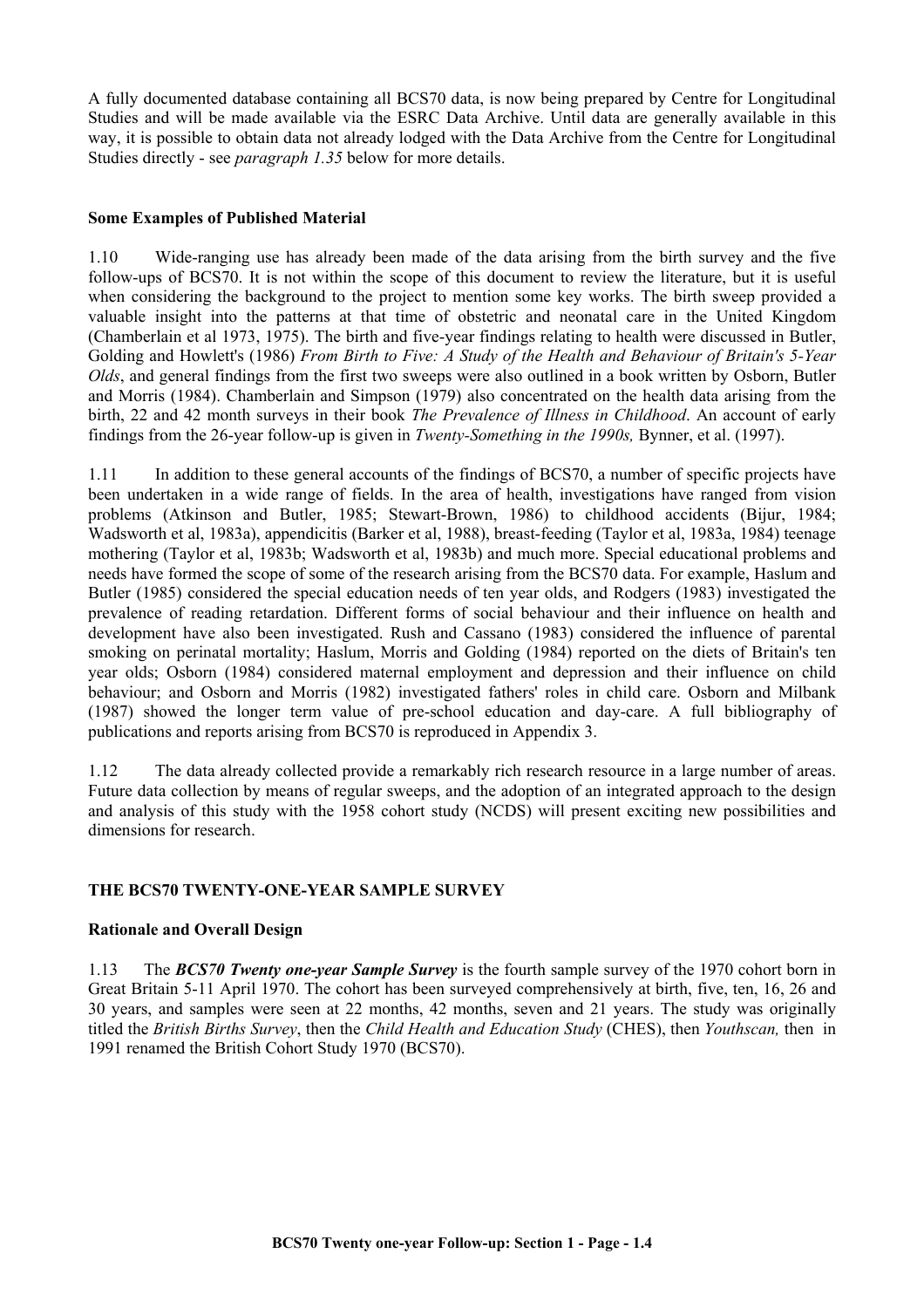1.14 A number of considerations influenced the development of the survey instrumentation used for the BCS70 Twenty one-year Sample Survey.

They can be said to fall under two broad headings:-

- **Literacy and Numeracy (Basic Skills)**
- **Education, Training and Employment**

1.15 Adult *literacy and numeracy* problems are a central concern in modern societies. They affect not only employment prospects and the ability to perform well at work, but how adults function in every area of their social and domestic lives and as citizens. Moreover, they point to serious failings of an education system which, over the years of compulsory schooling, has failed to impart the most basic of all educational skills to a proportion of children. During the decade prior to this sample survey, programmes directed at rectifying reading and numeracy deficiencies in adults were carried out in which the Adult Literacy and Basic Skills Unit (ALBSU) had the main coordinating role. But the problem persisted, not least because schools had yet to achieve the goal of literacy and numeracy for all the children passing through them. Nor had training schemes of the kind that burgeoned in the late 70s and the 80s bridged the gap. Gaining a better understanding of the types of problems adults have and how these develop are essential to making literacy and numeracy teaching effective.

Attitudes towards literacy and its definition have changed over the past century. No longer is it sufficient or desirable to classify people according to a simple dichotomy literate/illiterate on the basis of their ability to accomplish a simple task (like writing their name). Recent studies in this country and abroad have suggested that large percentages of the adult populations of developed countries are unable to apply literacy skills which are advanced enough to meet the varying demands placed upon them in their every day lives. This has serious implications both for the individuals themselves (lifechance) and for society in general (in terms of human resource management).

"Literacy" should be seen as a dynamic and context specific concept. Changing environments place everchanging demands on the individuals within them. Literacy levels necessary for one person or group of people may be very different to those necessary for another. It is thus important to attempt to develop measures of literacy, which are relevant to the people who will be assessed by them. Obviously, the more generally applicable the tests are made, the less personal they can be. It is important therefore also to collect information on people's own views of their abilities and their shortcomings.

The first objective in this sphere was to obtain an estimate of the proportion of English and Welsh young adults who had experienced any reading, writing, spelling or numeracy problems in their adult lives. This was, in part, directed at updating information collected eleven years previously from 23-year olds in the National Child Development Study - the cohort study based on the sample of approximately 17,000 people born in a single week in 1958 (ALBSU, 1987).

Thirteen percent of the NCDS cohort members said that they had had literacy or numeracy problems since leaving school. This BCS70 sample survey offered the opportunity to repeat the questions in order to obtain fresh estimates and see whether there was any evidence of a marked change between the two surveys (such comparisons could, of course, only be crude, because of the differences in age and in the constitution of the sample between the two studies).

The second objective was to develop an assessment scheme for adult reading, writing and numberwork difficulties, which could be administered to respondents by professional survey interviewers. This would enable comparisons to be made between BCS70 cohort members' subjective appraisals of their difficulties and an objective assessment based on performance in a number of everyday tasks. The practical limitations on the design were that the assessment should take no more than 30 minutes to complete, should be simple to administer and be as enjoyable and unthreatening as possible to interviewees. The assessment needed to cover a range of performance at the four levels for communication skills and the three levels for numeracy as defined by ALBSU's Basic Skills Standards. These emphasise 'functional' performance, i.e. the ability to apply basic skills in every day life situations (ACACE, 1982).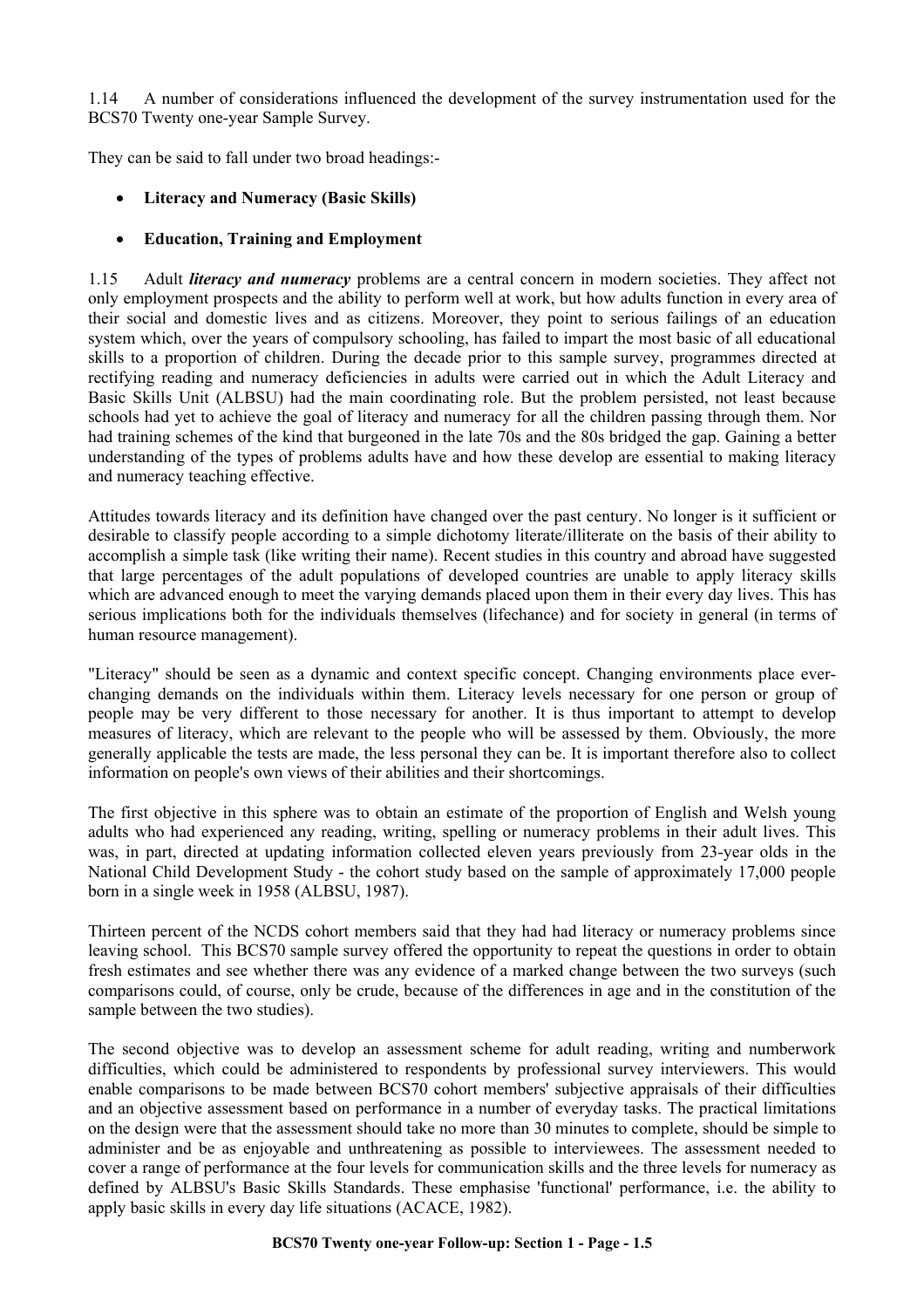The third objective was to investigate the kinds of difficulty people *claimed* to have and were *found* to have from the assessments. Are there particular types of task that people find exceptionally difficult and do these differ between men and women? Time limitations would of course restrict this part of the study to a very limited range of examples.

The fourth objective was to investigate the present and past circumstances and other personal characteristics of people found to have difficulties. This would bring in data from other parts of the survey and from the earlier stages of the study, exploiting its longitudinal features.

1.16 In looking at *Education, Training and Employment* in the context of a survey of 21-year-olds, it is important to note how routes to employment for young people have evolved in recent decades. Apprenticeship was traditionally viewed as the main way that young people learnt the skills and amassed the experience necessary to enter an occupation. As apprenticeships became rarer, other forms of education and training became more important in the transition from school to work. Although education and training at schools and colleges is invaluable, acquiring work experience and learning 'on the job' is increasingly important.

With increasing age, an individual's ability to influence their career path may diminish. Someone with poor school qualifications may find it difficult to secure a desirable job or to get the necessary training and experience. Relevant courses may not be available locally, or there might be financial or other personal constraints that prevent young people enhancing their qualifications and abilities. Occupational aspirations of some young people may not be matched by their examination performance at school. What are the vital factors that contribute to relative failure? Undeniably, those who leave school with few qualifications will have fewer courses open to them than those who are well qualified. To what extent does poor performance at school persist in influencing the adult working life? In investigating the routes through postcompulsory education and training it is possible to identify the strategies or circumstances that lead to a relatively successful career route, despite early educational failure.

*(a) Youth Training:* In developing a typology, Youth Training was of particular interest because it should represent a genuine transition stage between full-time education and employment. YT has been modified since it was introduced by the government with the objective of improving young people's employment prospects (Department of Education and Science, 1981; Department of Employment, 1986) and providing them with the skills required for modern industry (Department of Employment, 1988). YTS began as a one year scheme designed to reduce youth unemployment and was extended to two years in 1978. The 1988 Employment Act replaced the national scheme with Youth training, (YT) which was to be run by the newly established Training and Enterprise Councils (TECs). BCS70 cohort members experienced both one year and two year YT/YTS schemes.

The variation in type of YT available to cohort members requires some consideration. Differences in local labour market skill requirements should be taken into account (Ashton and Maguire, 1986). These differences in skill requirements should affect the kind of training that is offered. Training and Enterprise Councils were set up by the government so that local training requirements could be met (Department of Employment, 1988). This diversity in the provision of YT has made it undesirable to classify everybody who experienced YT in a single YT category.

Three YT sectors were identified by Roberts and Parsell (1989): the sponsored sector, the contest sector and sink schemes, which can be defined as follows.

Trainees who entered the sponsored sector were the most likely to find employment at the end of the scheme through qualifications or apprenticeships. Possibly more importantly, trainees in this sector had more chance of a permanent job with the sponsoring employer when the scheme was over. The contest sector schemes could also provide qualifications and work experience, although there was less certainty of achieving permanent employment with the firm that provided the training. The third YT sector, described as sink schemes by Roberts and Parsell (1989), tended to be community-based rather than employer-led: there were virtually no opportunities for trainees on these programmes to be offered employment when their schemes came to an end.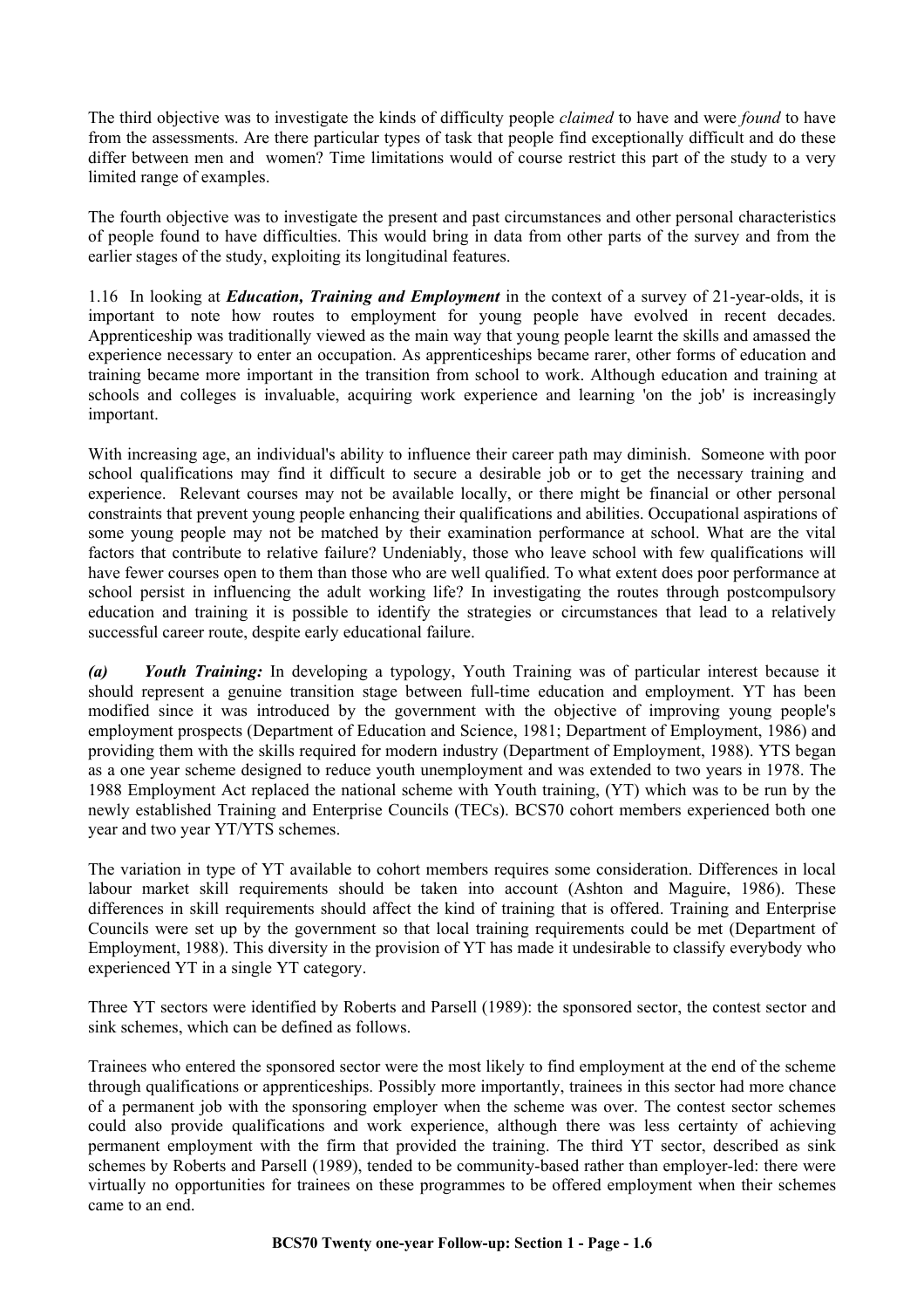The different YT sectors tended to provide differing levels of training quality: highest quality training being provided by the sponsored and contest sectors, while the sink schemes offered the least to their trainees. These differences were reflected in recruitment, as those with the poorest qualifications tended to enter the sink schemes. The differences between the sectors were also reflected in the training for qualifications that was provided for trainees. Sink schemes were less likely to provide or lead to qualifications for their trainees.

*(b) Full-Time Education:* Recruitment into the different categories of the typology is determined by a combination of choice and opportunity (Roberts and Parsell, 1988). It has been argued that although the ambitions of school leavers can shape their careers, the consequences of their decisions were trivial in comparison to other factors such as their educational attainment and the jobs that are available in the local labour market. Roberts and Parsell also supported the argument that further constraints were made on opportunities when some choices were made. For instance, a decision to leave fulltime education may be practically irrevocable after an individual has entered the labour market. It is therefore important to describe the categories of the typology in terms of school qualifications and age of leaving full-time education.

*(c) Post-School Vocational Qualifications:* The most commonly achieved post-school vocational qualifications included were: Royal Society of Arts awards (RSA); City and Guilds; Joint Industry Board and National Joint Council awards (JIMNC); National Diplomas and Certificates; TEC BEC and BTEC awards (TEC/BEC). Other types of qualification are excluded due to the relatively small numbers.

*(d) Unemployment:* Youth unemployment is one of the most important outcomes in measuring failure in transition from education to employment. Unemployment is defined here as not having a job and seeking work. Only those who have had one or more periods of three consecutive months of unemployment were categorised as having experienced a significant period of unemployment.

*(e) Current or Most Recent Employment:* Respondents were asked about the main thing, other than the minimum entry qualifications for the job, that helped them obtain that position. The available response categories for this question were: experience, contacts, other qualifications, specific skills or abilities, or 'something else'.

# **Tracing**

1.17 The continued success of longitudinal studies like BCS70, is dependent on knowing the whereabouts of the study subjects. For the purposes of the follow-ups in 1975, 1980 and 1986, the cohort members were traced mainly through schools, and no effort was made to maintain contact in the intervening years. Following the 1986 survey, it was no longer possible to trace the 16,000 cohort members anew in this way, and after responsibility for the study was assumed by SSRU in 1991, efforts were made to maintain contact with those for whom a current address was still available, by mailing an annual birthday card. This was designed to give cohort members feedback about the use of information they had already given, and to advise them of plans for future surveys. It also provided an opportunity to confirm address details and other helpful information. As a result of these efforts, information about the current whereabouts of some 10,000 of the 16,000 BCS70 cohort members was available at the time that preparations for the 1991 Sample Survey began in autumn 1991.

## **Survey Instruments**

1.18 The *BCS70 Twenty one-year Sample Survey* made use of four questionnaires, "Your Life Since 1986", "Your Views", "Interview", and "Literacy and Numeracy Assessments". This was developed by the cohort studies research team at SSRU, in consultation with those who had been involved with the design and analysis of earlier BCS70 sweeps, and those familiar with the 1958 National Child Development Study (NCDS). It was based on survey instruments used for the 23-year NCDS follow-ups, and was designed to provide details of the views and current circumstances of the cohort members in a number of key areas, plus more limited information on their experiences since the last follow-up in 1986. Successive drafts of the questionnaire were piloted on 50 cohort members which were not part of the sample. The final version included questions concerning: employment and education histories since age 16, qualifications, training,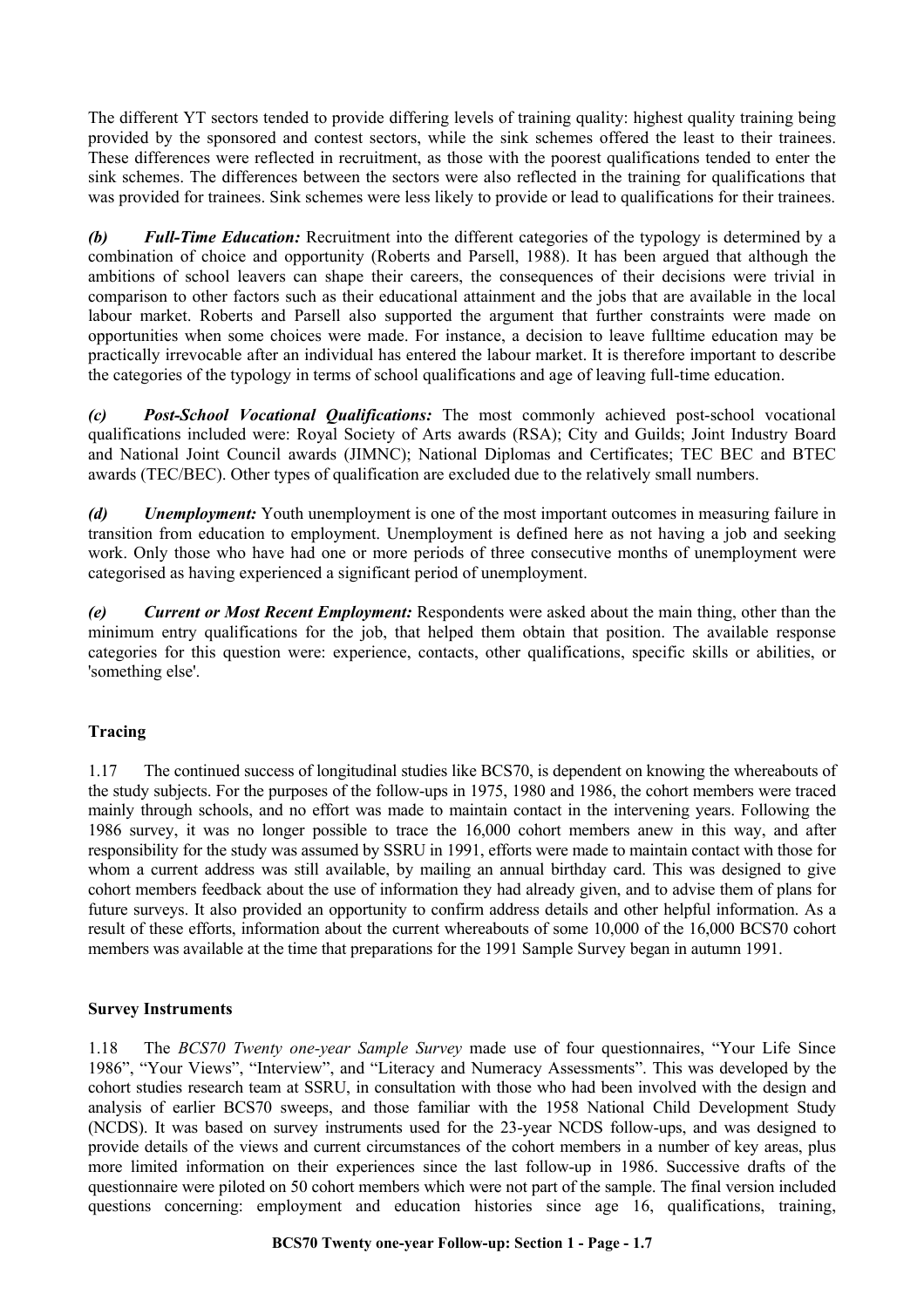unemployment, reading and writing behaviour, literacy and numeracy self-appraisal and assessments, household composition, relationships, children, housing, income, health, attitudes to employment, education, literacy and numeracy, and self efficacy.

#### **Sample Design**

1.19 The main survey achieved 1,650 interviews using a clustered sample of 25 sampling points based on 26 postcode areas throughout England and Wales. The sample was obtained using interval sampling of all postcode areas in England and Wales with a random starting point. To ensure that the sample would be representative, the characteristics of cohort members resident in the sample areas were compared with those of 21 year olds who participated in the 1989 Labour Force Survey (LFS89). The regional distribution and characteristics of cohort members resident in the sample areas was very similar to the distribution and characteristics of LFS89 respondents.

#### **Pilot**

1.20 The instruments and fieldwork procedures were piloted by MORI interviewers between 25th November and 9th December, 1991. The following instruments were piloted: the interview schedule, the self-completion questionnaire and the literacy and numeracy assessments.

Cohort members were initially contacted by telephone (or by personal call where no telephone number was available), an interview date was arranged and a self-completion questionnaire, was then posted to respondents. The questionnaires were collected at the time of interview. If the self-completion questionnaire had not been filled in, interviewers waited for the questionnaire to be completed before starting the interview, as the employment and education history section was required to provide dates. Cohort members were generally very happy to participate in the pilot and were not put off by the initial telephone call or by being asked to complete the questionnaire before the interview.

A total of 85 cohort members' addresses were issued; 33 in South East London and 52 in the Reading area. 49.4% of respondents completed the interview, assessment and self completion questionnaire; 4.7% refused to participate in the survey and 45.9% could not be contacted or were unavailable for the duration of the pilot. The proportion of cohort members who completed the interview was lower than might be expected. This was partly due to the short duration of the fieldwork period, which made it difficult to arrange a convenient time to interview some cohort members or to contact those cohort members who had moved house or were away at college/university. The majority of those who were contacted were very willing to participate.

The mean completion time for the literacy and numeracy assessments was 28 minutes. The average duration of the interview was 54 minutes. Although the assessments were accomplished within the designated time (30 minutes), the interview was, on average, nine minutes longer than planned. A small number of cohort members could not complete the self-completion questionnaire due to literacy difficulties and were assisted by the interviewer.

The pilot was successful, indicating the suitability of fieldwork procedures and questionnaire design, which required only minor modifications for use in the main survey. Initial concern about the literacy and numeracy assessments was unjustified as both interviewers and respondents appeared to be comfortable with the assessments. Overall, The numeracy tests presented more problems to respondents than the literacy assessments.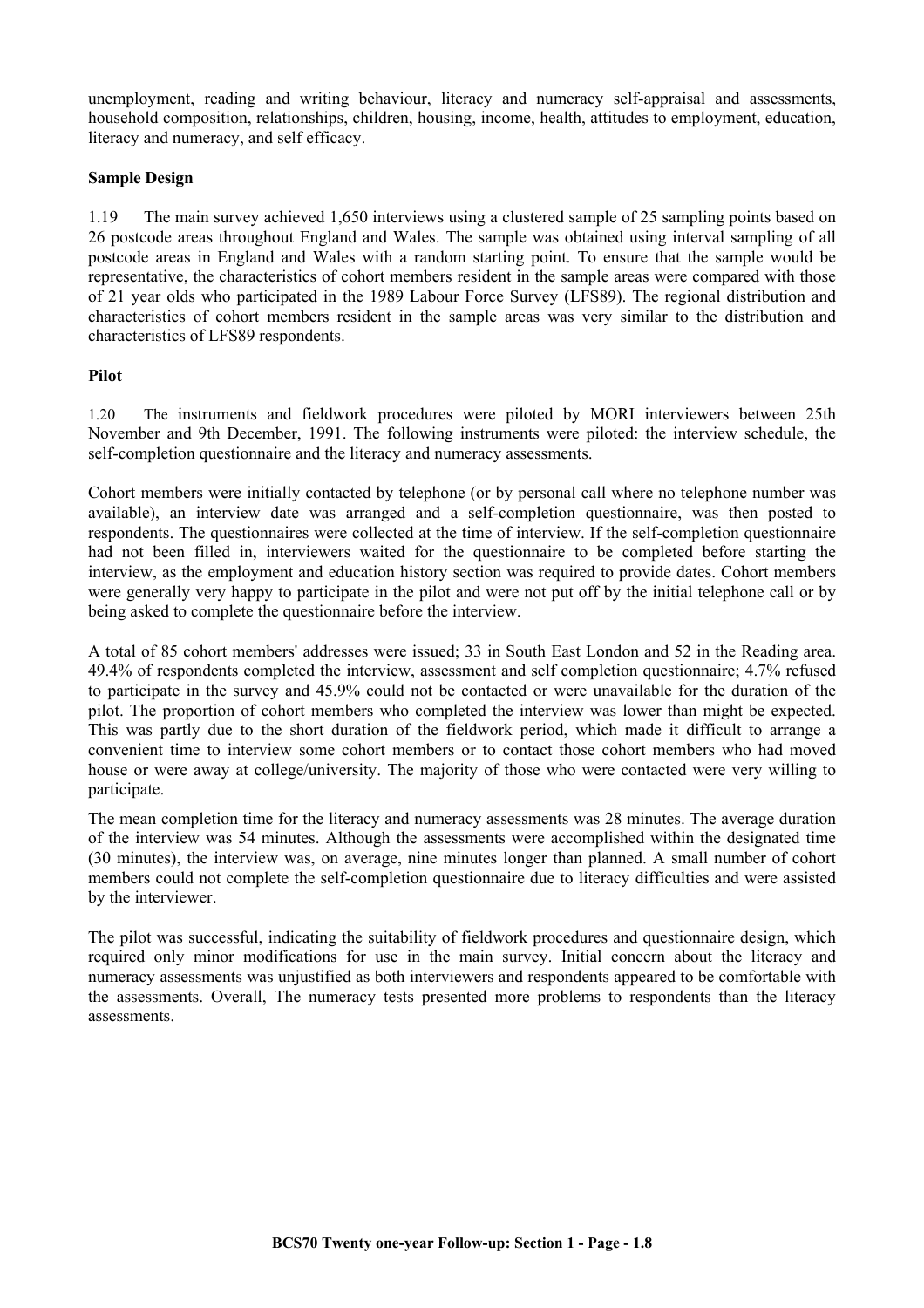#### **Data Collection**

1.21 Fieldwork for the survey was successfully conducted by MORI between February and May, 1992. MORI were also responsible for data entry. All data collected by the survey was delivered to SSRU on magnetic media.

All initial contact with cohort members made by interviewers was by telephone or personal visit to their home. This procedure was adopted to minimise non-response amongst cohort members, especially those with literacy difficulties. Interviewers were instructed to persuade cohort members to agree to an Interview, arrange a date and time when this would be carried out, and then explain that the two self-completion questionnaires would be sent to them by post. Although the two questionnaires were designed to be completed before the Interview was conducted, it was stressed to cohort members that they did not have to finish completing them before the interviewer arrived. Where cohort members experienced difficulty in answering the questions in the 'Your Life Since 1986' questionnaire, the interviewer completed, or assisted in the completion, of this instrument before the Interview was conducted. The 'Your Life Since 1986' questionnaire was used as a reference document by interviewers throughout the interview to ensure that dates and reported activities were consistent.

A postage-paid envelope was left with those respondents who had not completed the 'Your Views' questionnaire, so that it could be returned at a later time. Interviewers were instructed to explain the meanings of questions in the Your Views questionnaire, but not to help complete it, so that interviewer would not influence the cohort members' answers to attitude questions.

The Literacy and Numeracy Assessments were administered after the Interview was completed.

#### **Fieldwork outcome**

1.22 The target of 1,650 interviews was achieved, representing 70 per cent of the 2,359 addresses which were included in the sample. A breakdown of response is given below.

| <b>Outcome</b>                         | $\frac{0}{0}$ | <b>Number</b> |
|----------------------------------------|---------------|---------------|
| Interview completed                    | 70            | 1,650         |
| Refusal                                | 6             | 141           |
| Respondent had moved to different area | 6             | 140           |
| Respondent had moved – no new address  |               | 158           |
| No contact                             |               | 176           |
| Incapable of doing interview           |               | 5             |
| Other                                  |               | 89            |
| <b>TOTAL</b>                           | 100           | 2,359         |

#### **Table 1.2: Interview response**

The largest cause of non-response was that cohort members had moved house in the 9 months prior to fieldwork. Due to the short duration of the fieldwork period and the clustered nature of the sample, it was not possible to pursue interviews with the majority of cohort members who had moved house. The low refusal rate of 6 per cent indicates the extremely cooperative nature of BCS70 cohort members.

Details of the distribution of the sample by region and postcode area are given in Table 1.3 below.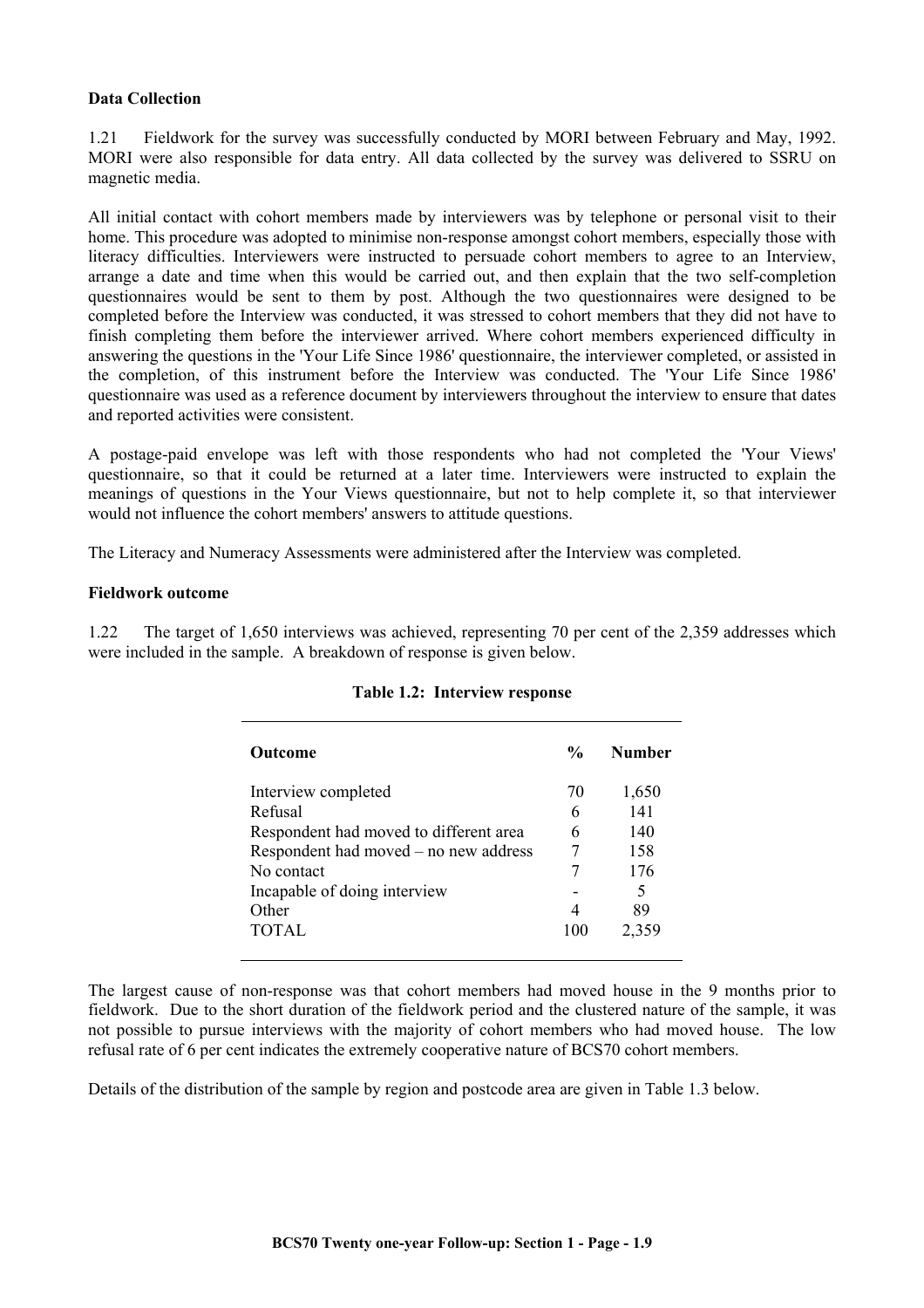| Region                 | Postcode area   | $\frac{0}{0}$ | Planned sample Interviews achieved<br>$\frac{0}{0}$ |
|------------------------|-----------------|---------------|-----------------------------------------------------|
| North                  | <b>NE</b>       | 6.31          | 6.24                                                |
| North West             | LA              | 2.92          | 2.18                                                |
|                        | <b>WA</b>       | 5.24          | 5.58                                                |
| Mersey                 | L               | 3.22          | 2.18                                                |
| Manchester             | M               | 3.03          | 3.52                                                |
| West Yorkshire         | WF              | 4.35          | 4.55                                                |
| Yorkshire & Humberside | YO              | 3.37          | 3.88                                                |
| South Yorkshire        | S               | 3.17          | 3.33                                                |
| East Midlands          | NG              | 4.12          | 4.30                                                |
|                        | <b>NN</b>       | 2.54          | 2.73                                                |
| Anglia                 | <b>NR</b>       | 5.03          | 5.45                                                |
| <b>South East</b>      | <b>SS</b>       | 3.98          | 4.61                                                |
|                        | <b>RH</b>       | 3.59          | 3.45                                                |
|                        | SO <sub>1</sub> | 4.53          | 4.67                                                |
|                        | OX              | 4.83          | 4.79                                                |
|                        | DA              | 2.69          | 2.79                                                |
| London                 | <b>UB</b>       | 2.84          | 3.09                                                |
|                        | E/SE            | 6.24          | 5.94                                                |
|                        | W               | 2.25          | 1.88                                                |
| South West             | <b>BH</b>       | 2.56          | 2.97                                                |
|                        | <b>BS</b>       | 5.50          | 5.15                                                |
| Wales                  | <b>SA</b>       | 6.42          | 5.27                                                |
| <b>West Midlands</b>   | <b>ST</b>       | 2.53          | 2.61                                                |
| W Midlands Conurbation | $\bf{B}$        | 6.57          | 6.91                                                |
|                        | WV              | 1.77          | 1.94                                                |
| Total %                |                 | 100.00        | 100.00                                              |
| Total n                |                 | 1,650         | 1,650                                               |

#### **Table 1.3: Distribution of the BCS70 sample by region and postcode area**

#### **Data Processing**

1.23 Completed questionnaires were returned by cohort members to MORI, who were responsible for a preliminary visual edit agreed with SSRU. Following data entry of all pre-coded information, a preliminary computer edit (again agreed with SSRU) was carried out by MORI to check that data was valid (i.e. singlecoded, 0-9), and within range (i.e. as specified in the questionnaire).

1.24 Qualifications were coded using a scheme based on that used for recent NCDS follow-ups, but because of an improved approach to the survey also provided information on each qualification identified.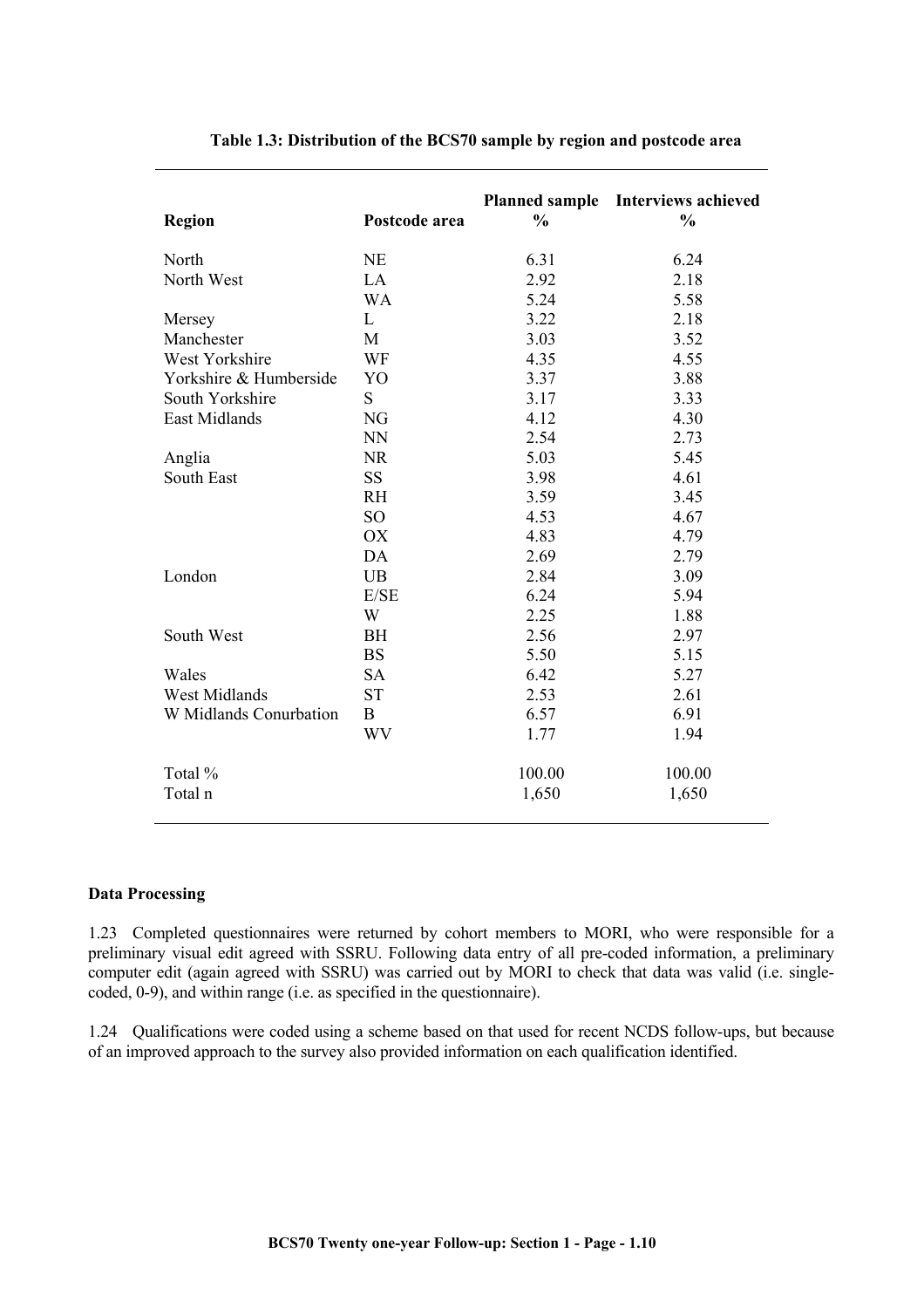#### **Sample representativeness**

1.25 The 1989 Labour Force Survey (LFS) has been used as a basis for comparison as it claims to be representative of the population in England and Wales, and because we were able to select information for a narrow age band of respondents (21-year-olds). The employment characteristics and marital status of respondents in the BCS70 21-year survey and the LFS are compared below.

The tables show that, on the basis of economic activity and marital status, the two samples are broadly similar. The slight difference between the LFS and BCS70-21 economic activity data can be largely explained by differences in coding conventions. A slightly higher proportion were cohabiting in the BCS70 sample and females outnumber males by 53 to 47 per cent, reflecting expected patterns of response bias in BCS70 data. On the basis of comparison with the LFS data, we are confident that the sample can be used to conduct reliable research on 21 year olds living in England and Wales.

| <b>Economic activity</b> | LFS<br>$\frac{0}{0}$ | <b>BCS70-21</b><br>$\frac{6}{10}$ |
|--------------------------|----------------------|-----------------------------------|
| Employed                 | 67                   | 70                                |
| Training scheme          |                      | 1                                 |
| Looking for work         | 7                    | 9                                 |
| Full-time education      | 9                    | 10                                |
| Keeping house            | 7                    | 7                                 |
| Other                    | 9                    | $\mathfrak{D}$                    |
| TOTAL &                  | 100                  | 100                               |
| TOTAL n                  | 1,869                | 1,650                             |

#### **Table 1.4 Economic activity of respondents**

#### **Table 1.5 Economic activity of respondents**

|                       | <b>LFS</b>    | <b>BCS70-21</b> |
|-----------------------|---------------|-----------------|
| <b>Marital status</b> | $\frac{0}{0}$ | $\frac{0}{0}$   |
| Married               | 15            | 13              |
| Cohabiting            | 8             | 13              |
| Single                | 77            | 73              |
| Separated/divorced    |               |                 |
| TOTAL %               | 100           | 100             |
| TOTAL n               | 1,869         | 1,650           |
|                       |               |                 |

#### **Response bias**

1.26 Although a generally acceptable response rate has been achieved, anything less than a perfect response raises the question of whether those who completed a questionnaire are representative of the sampled population - in this case, the cohort members living in Great Britain (England, Wales and Scotland) for whom SSRU had a current address. This issue has been explored by exploiting a possibility only available to longitudinal studies: comparison of the achieved sample - those cohort members who returned a questionnaire with the target sample - the cohort at birth, and in subsequent follow-ups.

1.27 Comparisons between the achieved sample and the target sample have been extensive. They are based on variables selected from the earlier BCS70 follow-ups. The variables chosen include many relating to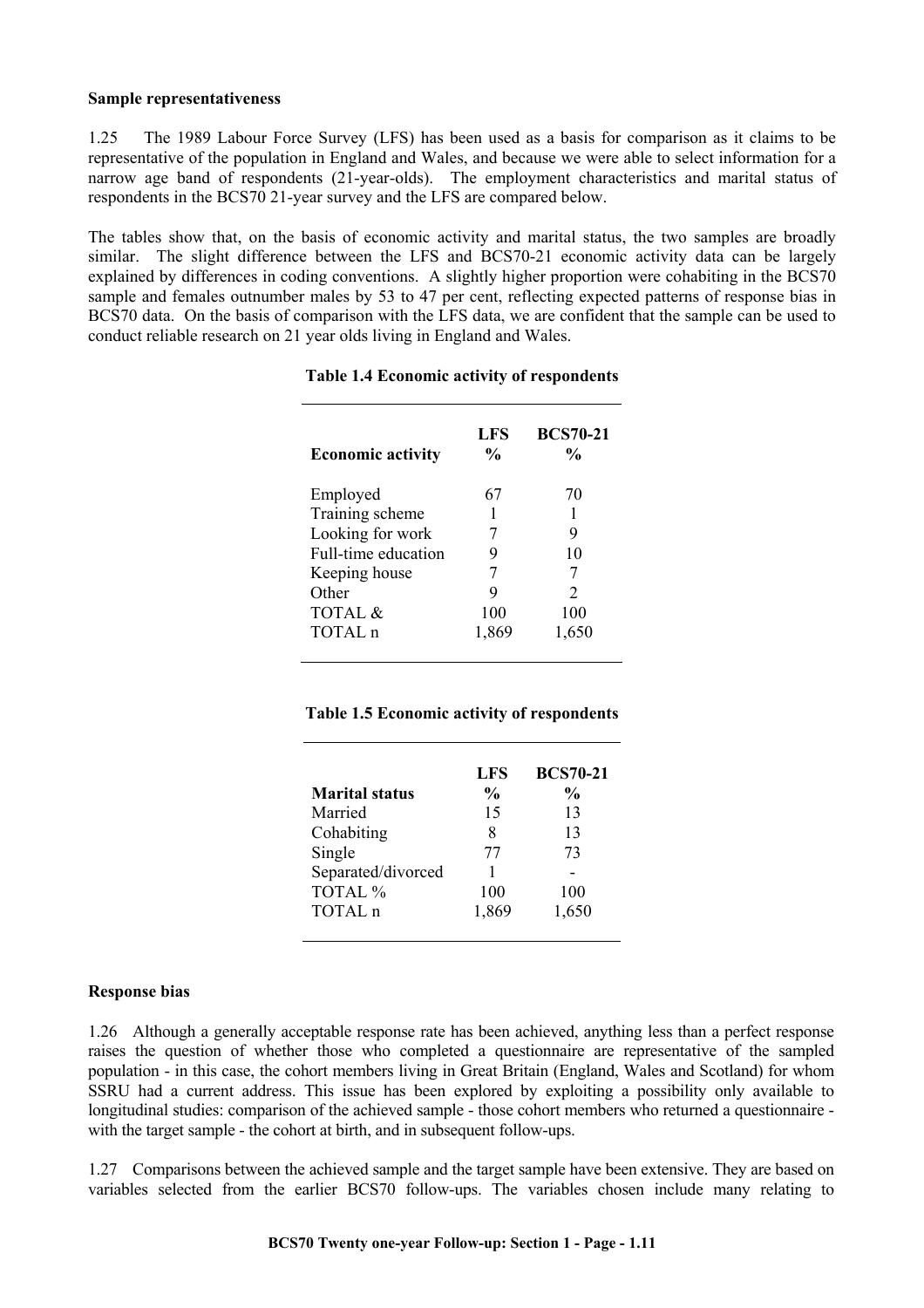demography, education, literacy and numeracy problems, social and economic circumstances, financial problems, the family and relationships, housing and household, and health.

1.28 Table 1.7 reports on just some of the comparisons made. It contrasts the characteristics of the target sample and those of the achieved sample for the 21-year follow-up, using a range of variables selected to represent the areas identified above. The absolute difference between the target and achieved samples, and the percentage bias are reported for each variable, indicating the extent of the difference between the cohort and the sample. For this table percentage bias is calculated as follows:

#### *((Per cent in the achieved sample - Per cent in the target population)/Per cent in the target population) x 100*

A negative percentage bias indicates under-representation in the 21-year follow-up, and a positive percentage bias shows over-representation. When looking at the contrasts for variables taken from the 1975, 1980, and 1986 follow-ups it is important to remember that the target percentage will itself reflect differential response to these surveys.

1.29 Nevertheless, the analysis provides an important, and generally encouraging, insight into differential response. Absolute differences between the sampled population and the achieved sample are, on the whole, small and this is reflected in many of the figures for percentage bias. However, small absolute differences can result in a relatively large figure for percentage bias where the percentage in the sampled population is small. Levels of statistical significance are not reported, but it should be noted that, in samples of this size, tests of statistical significance are sensitive to very small differences. In general, the achieved sample does not differ greatly from the sampled population.

1.30 Overall, it appears that men, those born outside Britain, and those with minority ethnic background are under-represented in the BCS70 21-year follow-up. This also holds for those born to single mothers, teenage mothers, and unemployed fathers; as well as for those with low school achievement; those with a disability, those who have been in care, those with origins in the lower social classes, those who grew-up in families with financial problems, and those who have experienced poor housing conditions.

1.31 Perhaps not surprisingly, this picture is similar to that emerging from the analyses of differential response to other surveys, and especially the NCDS follow-ups.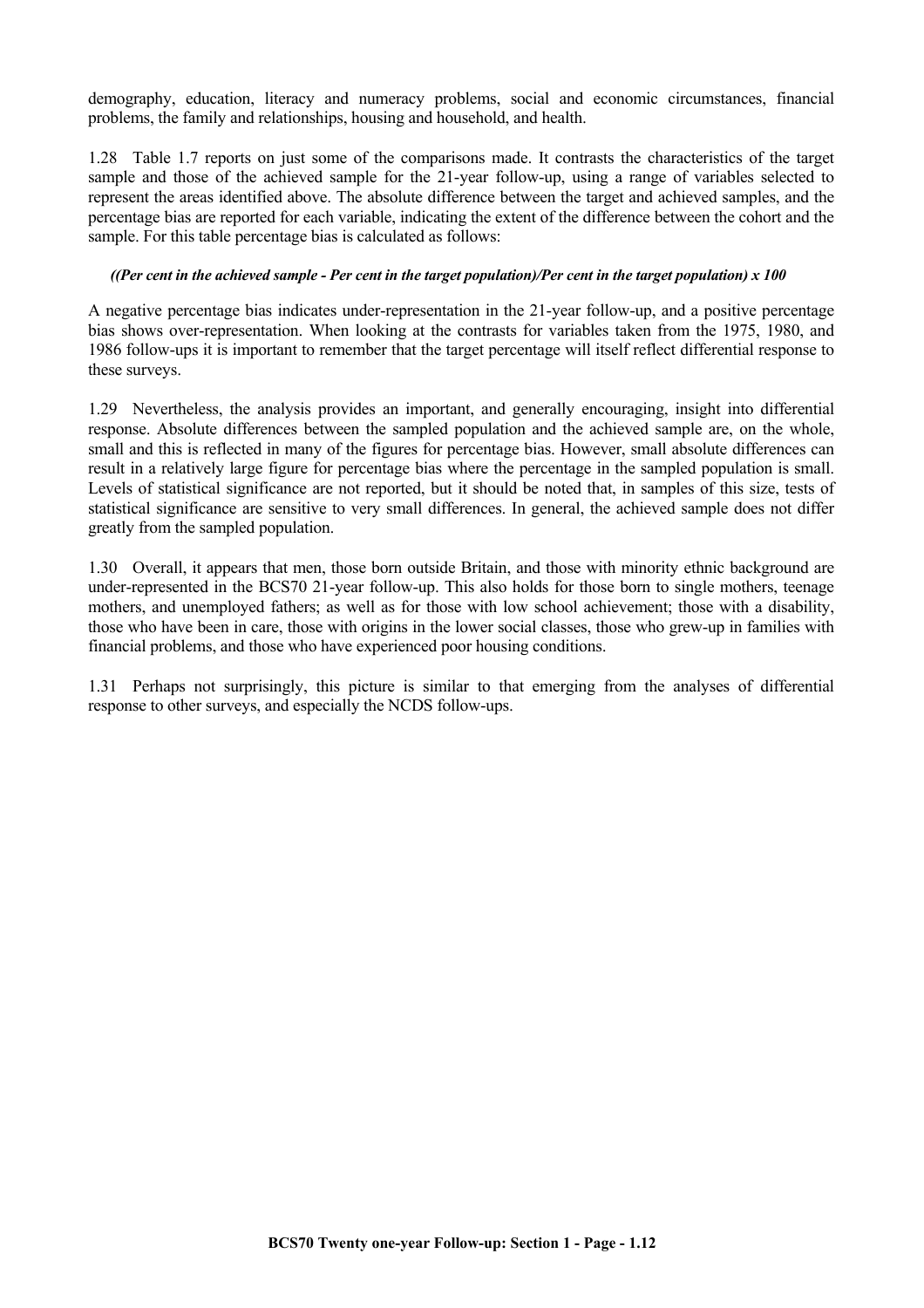| <b>Region</b>          | <b>Planned</b> |       | <b>Achieved Difference</b> | <b>Bias</b> |
|------------------------|----------------|-------|----------------------------|-------------|
|                        | $\%$           | $\%$  | $\%$                       | $\%$        |
| North                  | 6.31           | 6.24  | $-0.1$                     | $-1.1$      |
| North West             | 8.16           | 7.76  | $-0.4$                     | $-4.9$      |
| Mersey                 | 3.22           | 2.18  | $-1.0$                     | $-32.3$     |
| Manchester             | 3.03           | 3.52  | 0.5                        | 16.2        |
| West Yorkshire         | 4.35           | 4.55  | 0.2                        | 4.6         |
| Yorkshire & Humberside | 3.37           | 3.88  | 0.5                        | 15.1        |
| South Yorkshire        | 3.17           | 3.33  | 0.2                        | 5.0         |
| East Midlands          | 6.66           | 7.03  | 0.4                        | 5.6         |
| Anglia                 | 5.03           | 5.45  | 0.4                        | 8.3         |
| South East             | 19.62          | 20.31 | 0.7                        | 3.5         |
| London                 | 11.33          | 10.91 | $-0.4$                     | $-3.7$      |
| South West             | 8.06           | 8.12  | 0.1                        | 0.7         |
| Wales                  | 6.42           | 5.27  | $-1.2$                     | $-17.9$     |
| West Midlands          | 2.53           | 2.61  | 0.1                        | 3.2         |
| W Midlands Conurbation | 8.34           | 8.85  | 0.5                        | 6.1         |

# **Table 1.6: Response bias – by Region**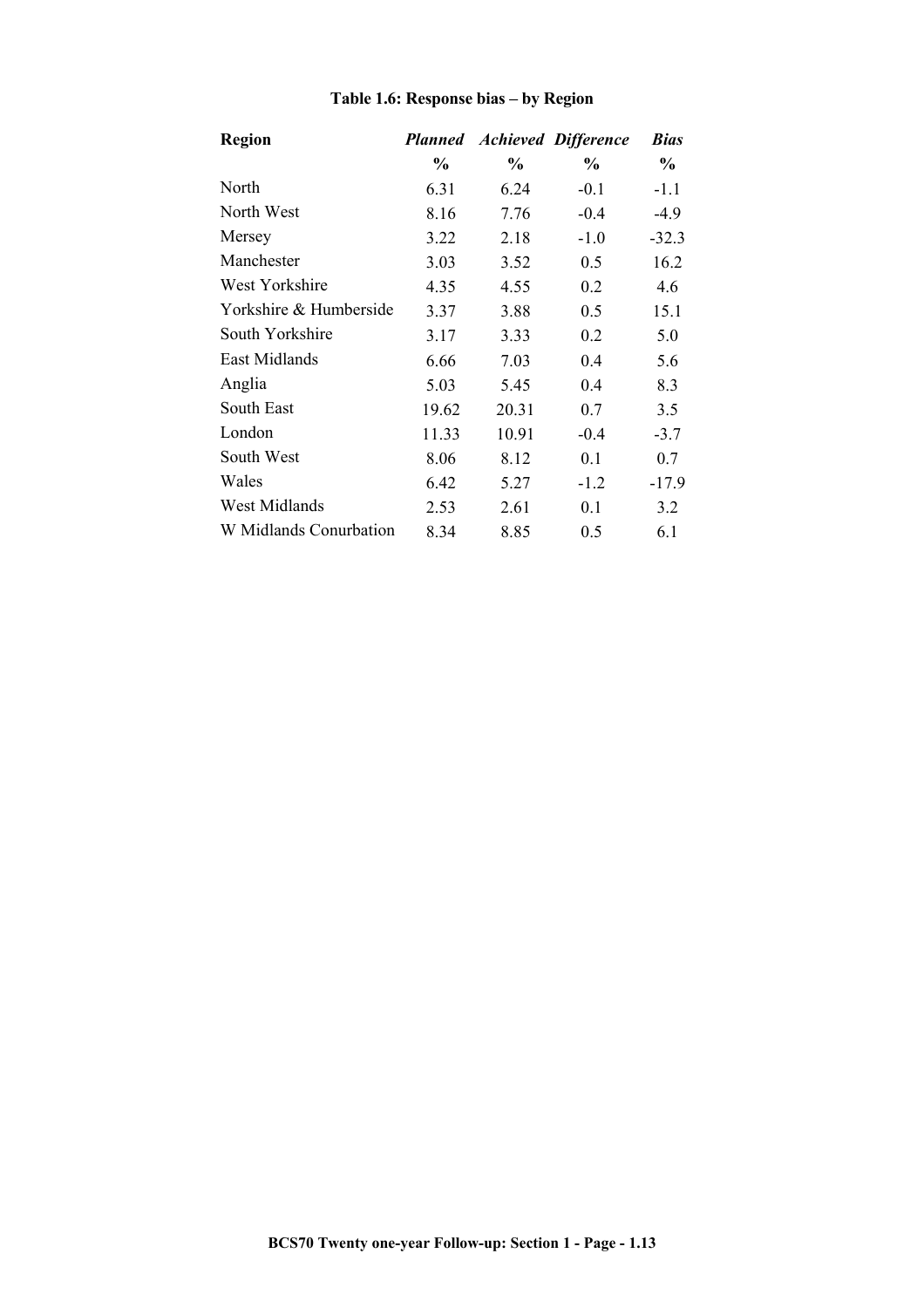|                                                       | <b>Cohort</b> | <b>Sample</b> | <b>Difference</b> | <b>Bias</b>  |
|-------------------------------------------------------|---------------|---------------|-------------------|--------------|
|                                                       | %<br>51.8     | %<br>45.7     | %<br>$-6.1$       | %<br>$-11.8$ |
| Male respondents                                      |               |               |                   |              |
| 1970 Birth Survey<br>Mother born outside Britain      | 10.5          | 8.3           | $-2.2$            | $-21.0$      |
| Father born outside Britain                           | 11.1          | 9.2           | $-1.9$            | $-17.1$      |
|                                                       | 7.0           | 6.5           | $-0.5$            | $-7.1$       |
| Mother completed education<br>aged less than 15 years |               |               |                   |              |
| Father completed education                            | 8.8           | 6.8           | $-2.0$            | $-22.7$      |
| aged less than 15 years                               |               |               |                   |              |
| Teenage mother                                        | 9.7           | 8.5           | $-1.2$            | $-12.4$      |
| Single mother                                         | 5.8           | 3.8           | $-2.0$            | $-34.5$      |
| Premarital conception                                 | 8.2           | 8.2           | 0.0               | 0.0          |
| Twin at birth                                         | 2.2           | 1.8           | $-0.4$            | $-18.2$      |
| Father's social class - Manual                        | 64.7          | 67.7          | 3.0               | 4.6          |
|                                                       | 3.5           | 2.2           | $-1.3$            | $-37.1$      |
| Father unemployed                                     |               |               |                   |              |
| 1975 Follow-up                                        |               |               |                   |              |
| Child's ethnic group -                                | 1.2           | 1.4           | 0.2               | 16.7         |
| West Indian                                           |               |               |                   |              |
| Parents have no educational                           | 40.0          | 39.0          | $-1.0$            | $-2.5$       |
| qualifications                                        |               |               |                   |              |
| Mother aged over 40 years                             | 2.3           | 2.2           | $-0.1$            | $-4.3$       |
| Child living with both natural                        | 90.2          | 91.7          | 1.5               | 1.7          |
| parents                                               |               |               |                   |              |
| Mother and child ever separated                       | 5.0           | 4.7           | $-0.3$            | $-6.0$       |
| for one month or more                                 |               |               |                   |              |
| Father's social class - Manual                        | 64.7          | 67.8          | 3.1               | 4.8          |
| Weighed under 5lbs at birth                           | 6.9           | 7.1           | 0.2               | 2.9          |
| No congenital abnormality                             | 93.0          | 93.5          | 0.5               | 0.5          |
| No disability                                         | 93.2          | 93.4          | 0.2               | 0.2          |
| Family has moved 3 or more                            | 10.6          | 8.7           | $-1.9$            | $-17.9$      |
| times since 1970                                      |               |               |                   |              |
| Accommodation is crowded                              | 17.9          | 14.5          | $-3.4$            | $-19.0$      |
| $(> 1$ person/room)                                   |               |               |                   |              |
| Accommodation rented                                  | 6.3           | 6.3           | 0.0               | 0.0          |
| privately                                             |               |               |                   |              |
| Social rating of neighbourhood                        | 8.2           | 7.5           | $-0.7$            | $-8.5$       |
| - Poor                                                |               |               |                   |              |
|                                                       |               |               |                   |              |

# **Table 1.7: Response bias – the sample compared with earlier BCS70 follow-ups**

*continued...*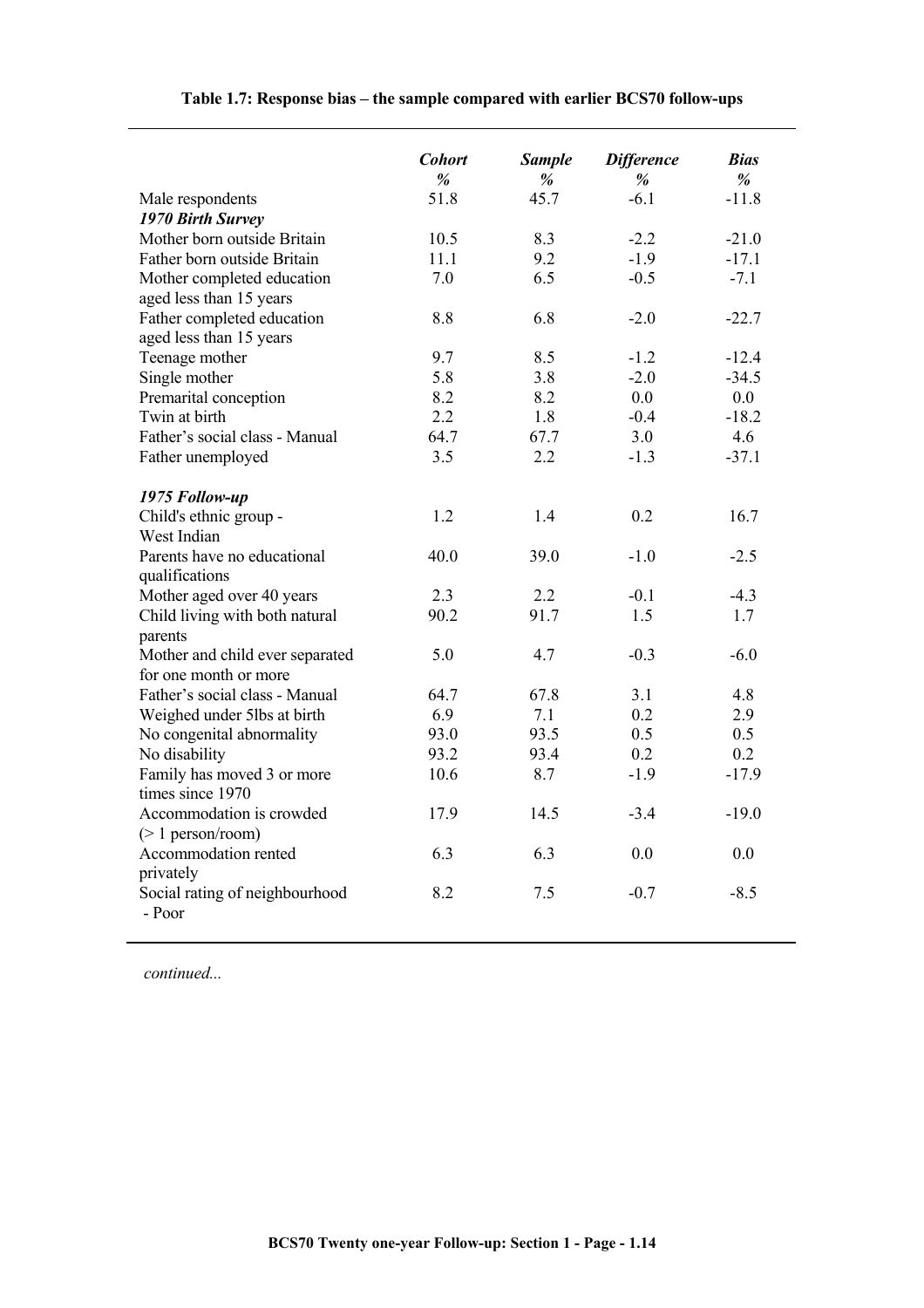|                                            | <b>Cohort</b><br>% | <b>Sample</b><br>% | <b>Difference</b><br>$\frac{9}{6}$ | <b>Bias</b><br>% |
|--------------------------------------------|--------------------|--------------------|------------------------------------|------------------|
| 1980 Follow-up                             |                    |                    |                                    |                  |
| Has great difficulty with                  | 3.8                | 2.8                | $-1.0$                             | $-26.3$          |
| mathematics                                |                    |                    |                                    |                  |
| Has great difficulty with reading          | 3.4                | 2.2                | $-1.2$                             | $-35.3$          |
| Has great difficulty with writing          | 2.7                | 2.0                | $-0.7$                             | $-25.9$          |
| Child has lived with the same              | 85.5               | 87.1               | 1.6                                | 1.9              |
| parents since birth                        |                    |                    |                                    |                  |
| Child has lived with only one              | 17.7               | 14.7               | $-3.0$                             | $-16.9$          |
| parent                                     |                    |                    |                                    |                  |
| Child living in residential<br>institution | 0.7                | 0.4                | $-0.3$                             | $-42.9$          |
| Father's social class - Manual             | 53.5               | 54.4               | 0.9                                | 1.7              |
| Family receives Supplementary              | 9.7                | 6.6                | $-3.1$                             | $-32.0$          |
| Benefit                                    |                    |                    |                                    |                  |
| Has a disability                           | 7.9                | 7.5                | $-0.4$                             | $-5.1$           |
| Child has never smoked                     | 74.0               | 75.1               | 1.1                                | 1.5              |
| Family lived at 4+ places since            | 14.3               | 13.3               | $-1.0$                             | $-7.0$           |
| 1975                                       |                    |                    |                                    |                  |
| Accommodation rented privately             | 3.3                | 4.0                | 0.7                                | 21.2             |
| 1986 Follow-up                             |                    |                    |                                    |                  |
| Child born outside Britain                 | 2.4                | 2.2                | $-0.2$                             | $-8.3$           |
| Pupil's reading ability impaired           | 9.2                | 6.7                | $-2.5$                             | $-27.2$          |
| Child assessed as top of academic          | 4.9                | 3.7                | $-1.2$                             | $-24.5$          |
| ability range                              |                    |                    |                                    |                  |
| Child wishes to stay at school to          | 44.4               | 38.5               | $-5.9$                             | $-13.3$          |
| take 'A' levels                            |                    |                    |                                    |                  |
| Child lives with natural parents           | 80.5               | 82.1               | 1.6                                | 2.0              |
| Child has been "in care"                   | 1.4                | 1.2                | $-0.2$                             | $-14.3$          |
| Child wants to leave home as soon          | 5.4                | 3.2                | $-2.2$                             | $-40.7$          |
| as possible                                |                    |                    |                                    |                  |
| Father's social class - Manual             | 49.2               | 54.6               | 5.4                                | 11.0             |
| Family receives Supplementary              | 12.2               | 11.8               | $-0.4$                             | $-3.3$           |
| Benefit                                    |                    |                    |                                    |                  |
| Has disability                             | 10.3               | 6.1                | $-4.2$                             | $-40.8$          |
| Child does not smoke                       | 78.3               | 79.3               | 1.0                                | 1.3              |
| Four+ addresses since 1980                 | 1.9                | 1.1                | $-0.8$                             | $-42.1$          |
| Accommodation is rented privately          | 2.8                | 2.5                | $-0.3$                             | $-10.7$          |

# **Table 1.7: Response bias – the sample compared with earlier BCS70 follow-ups (continued)**

Cohort % = Per cent in BCS70. Sample % = Per cent in achieved sample.

Difference = Sample %-Cohort %. Bias % = ((Sample % - Cohort %)/Cohort %) x 100.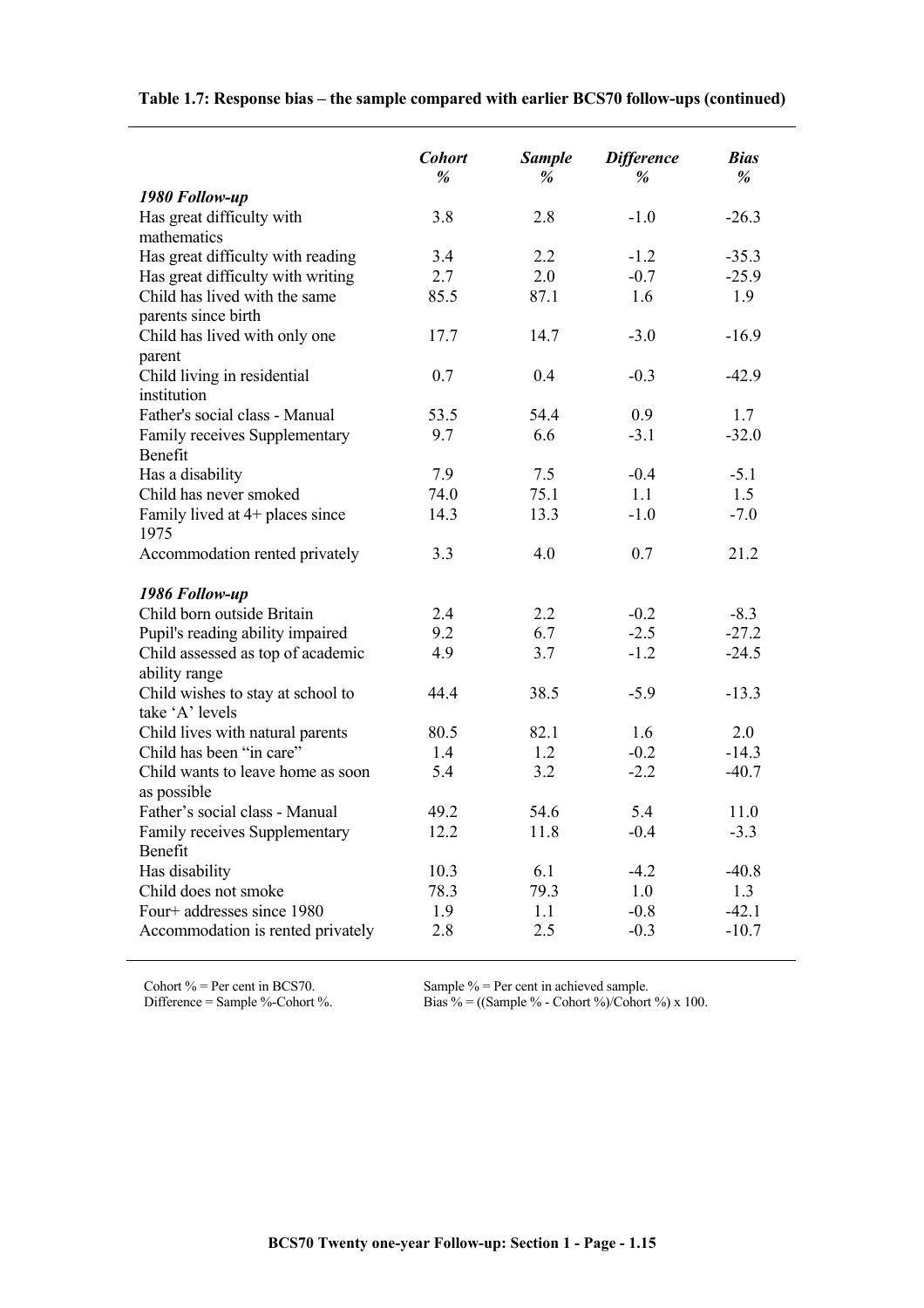#### **Further Information on BCS70**

1.32 For more information about the BCS70 Twenty-one-year Sample Survey, contact the BCS70 User Support Group by post, telephone, fax, or email as shown below:

| Post: BCS70 User Support Group  | Te <sup>1</sup> | 020-7612-6860                                         |
|---------------------------------|-----------------|-------------------------------------------------------|
| Centre for Longitudinal Studies |                 |                                                       |
| Institute of Education          | Fax:            | 020-7612-6880                                         |
| University of London            |                 |                                                       |
| 20 Bedford Way                  |                 |                                                       |
| London WC1H 0AL                 |                 | Email: $\text{cohort}(\partial \text{cls.ioe.ac.uk})$ |
|                                 |                 |                                                       |

#### *User Support Group*

1.33 The *BCS70 User Support Group* provides advice and guidance on the use of BCS70 data; produces documentation; collates and disseminates information on uses of the data, publications, and other developments; produces and distributes a newsletter and working papers; provides access to non-computerised BCS70 data; collects additional information; and services the User Group.

#### *User Group*

1.34 The *BCS70 User Group* is open to all users of BCS70 data. It provides opportunities for users to get together to explore developments, problems, and other issues of mutual interest. Ad hoc "Updates" on BCS70 data and developments are circulated to members.

Membership is free on application to the User Support Group.

#### **Acquiring BCS70 Data for Research**

1.35 As noted above, data sets containing the birth, 22-month, 42-month, 5-year, 10-year, 16-year, 21 year, 26-year and 30-year data are already lodged at the ESRC Data Archive, and are available to the research community for analysis.

1.36 A fully documented longitudinal database, which will contain all BCS70 data, is also being prepared by CLS and, when complete, a copy will also be made available via the ESRC Data Archive. Until data are generally available in this way, it is possible to obtain data not already lodged with the Data Archive from the CLS directly (see *paragraph 1.35* above). In the meantime, longitudinal datasets may be created by researchers by merging data from the individual follow-ups already held in the ESRC Data Archive (see *paragraph 2.13* below).

The ESRC Data Archive may be contacted by post, telephone, fax, or email as shown below:

| Post: | <b>ESRC</b> Data Archive        | Tel: (01206) 872001        |
|-------|---------------------------------|----------------------------|
|       | University of Essex             |                            |
|       | Colchester                      | Fax: $(01206) 872003$      |
|       | CO <sub>4</sub> 3S <sub>Q</sub> |                            |
|       |                                 | Email: archive@essex.ac.uk |
|       |                                 | www.data-archive.ac.uk     |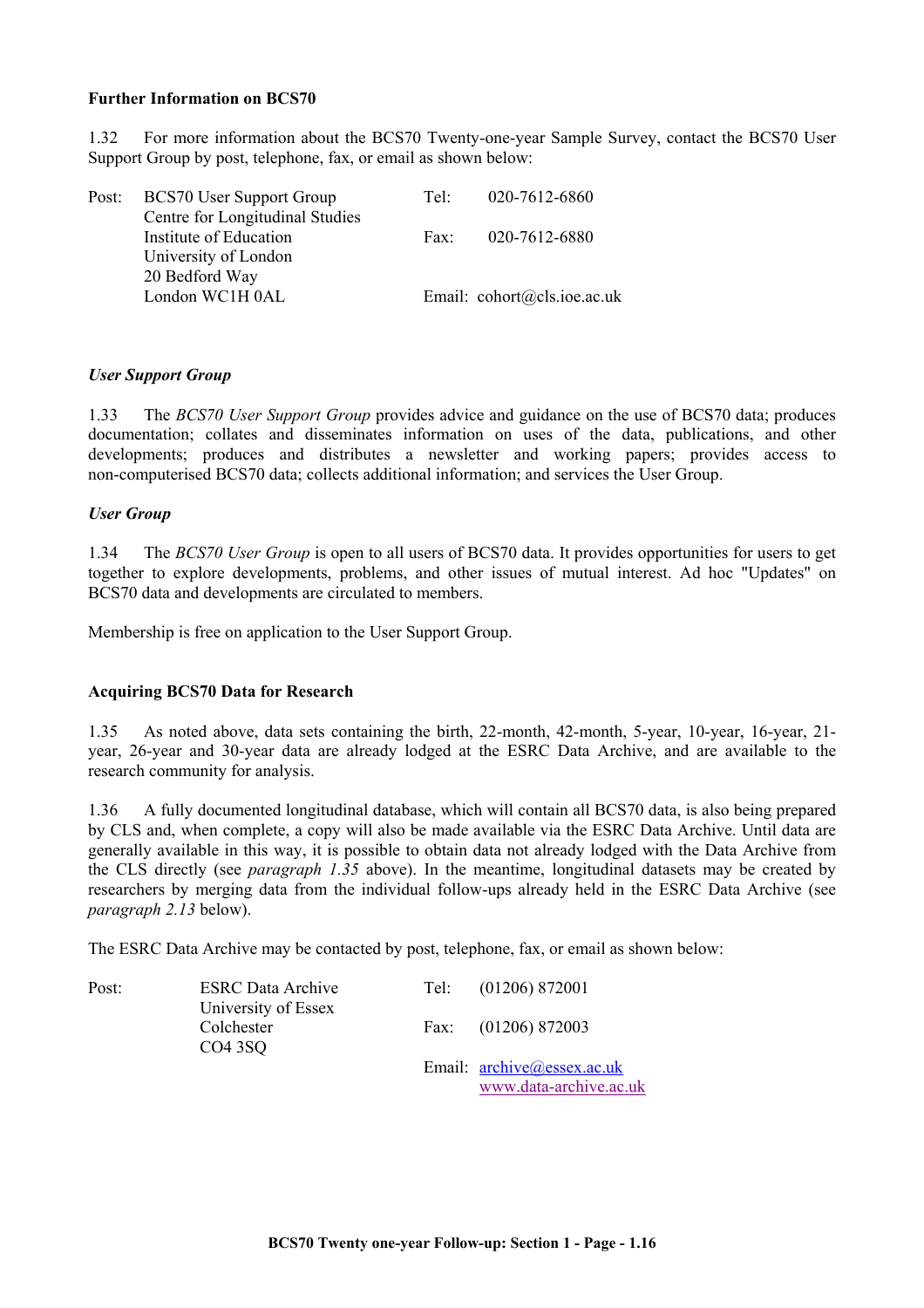#### **References**

1.37 Details of the publications cited in this section are given below. A full list of publications arising from BCS70 is given in *Appendix 3*.

Atkinson, S. and Butler, N.R. (1985) Vision Problems in Under 5s In *The At-Risk Infant: Psycho/Social/Medical Aspects*. Harel, S. and Anastasia, N.J. (eds). London: Paul Brookes Publishing Co.

Banks, M., Bates, I., Breakwell, G., Bynner, J., Emler, N., Jamieson, L., and Roberts, K (1992) *Careers and Indentities.* Buckingham: Open University Press.

Barker, D.J.P., Osmond, C., Golding, J. and Wadsworth, M.E.J. (1988) Acute appendicitis and bathrooms in three samples of British children. *British Medical Journal*, 262 pp. 956-958.

Beck, U. (1986) *Risk Society.* London: Sage.

Bijur, P. (1984) *The Relationship Between Child Behaviour and Accidents from Birth to Five: a multivariate analysis of a national cohort.* Ph.D Thesis Columbia University, New York.

Butler, N.R. and Bonham, D.G. (1963) *Perinatal Mortality*. Edinburgh: E & S Livingstone.

Butler N.R., and Alberman, E.D. (1969) *Perinatal Problems*. Edinburgh: E & S Livingstone.

Butler, N.R., Golding, J. and Howlett, B. (1986) *From Birth to Five: A study of the health and behaviour of Britain's 5-year olds*. Oxford: Pergamon Press.

Bynner, J. and Ashford, S. (1994) Politics and participation: Some antecedents of young people's attitudes to the political system and political activity. *European Journal of Social Psychology,* 24, pp223-236

Bynner, J., Ferri, E. and Shepherd, P. (Eds) (1997) *Twenty-something in the 1990s: getting on, getting by, getting nowhere.* Aldershot: Ashgate

Chamberlain, R., Chamberlain, G., Howlett, B.C. and Claireux, A. (1973) *British Births: Vol. 1. The First Week of Life*. London: Heinemann Medical Books.

Chamberlain, R., Chamberlain, G., Howlett, B. and Claireux, A. (1975) *British Births 1970, Vol. 2. The First Week of Life*. London: Heinemann Medical Books.

Chamberlain, R.N. and Simpson, R.N. (1979) *The Prevalence of Illness in Childhood.* Tunbridge Wells: Pitman Medical.

Davie, R., Butler, N., and Goldstein, H. (1972) *From Birth to Seven*. London: Longman.

Douglas, J.W.B. (1964) *The Home and the School*. London: MacGibbon & Kee.

Douglas, J.W.B., Ross, J.M. and Simpson H.R. (1968) *All Our Future: A Longitudinal Study of Secondary Education*. Peter Davies.

Evans, K. and Furlong, A. (1997) Metaphors of youth transition: Niches, pathways, trajectories and navigation. In: Bynner, J., Chisholm, I., and Furlong, A. (eds) *Youth, Citizenship and Social Change.*  Aldershot: Ashgate.

Ferri, E. (Ed) (1993) *Life at 33: the fifth follow-up of the National Child Development Study*. London: National Children's Bureau.

Fogelman, K. (1976) *Britain's Sixteen-Year-Olds*. London: National Children's Bureau.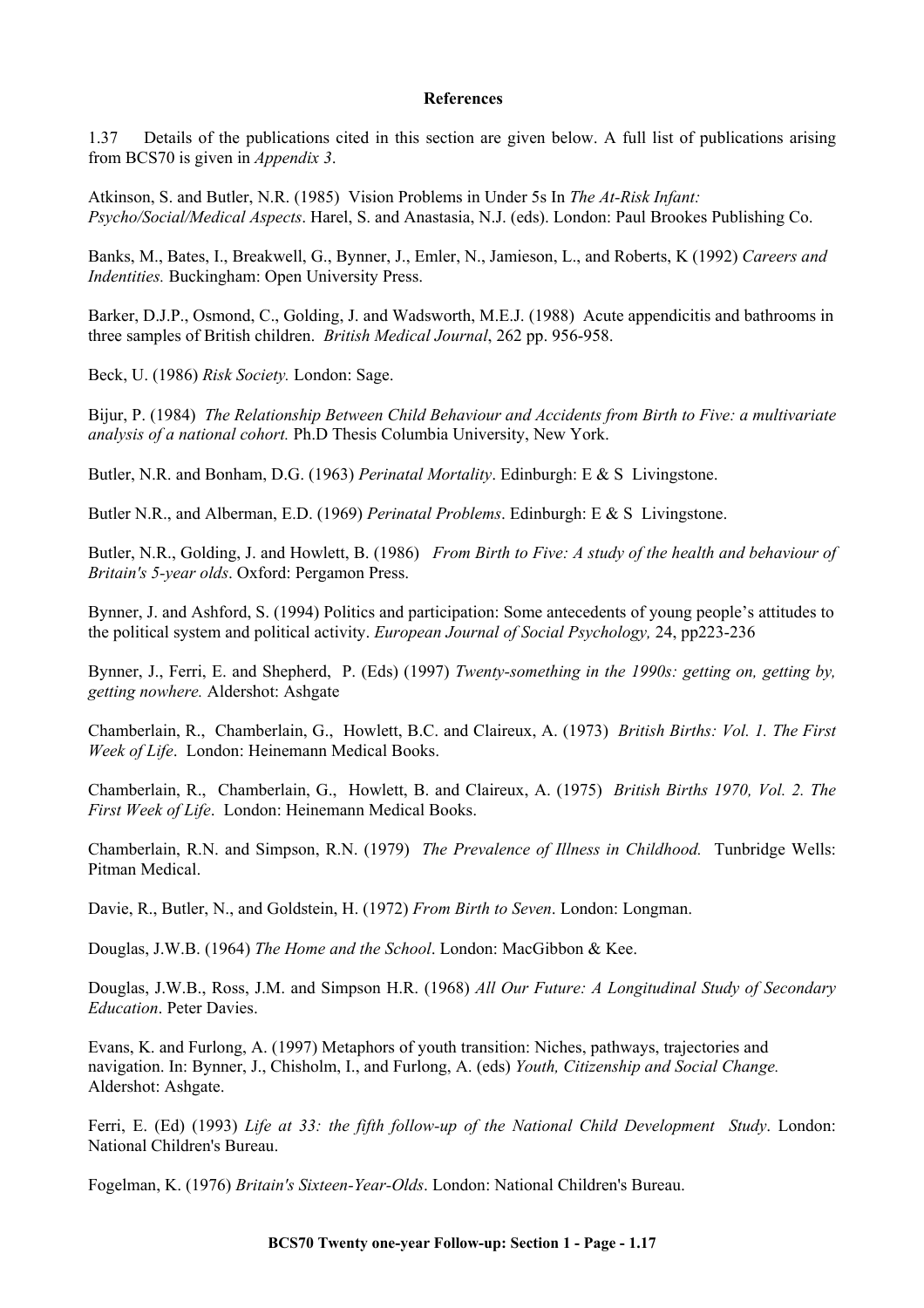Fogelman, K. (Ed) (1983) *Growing Up in Great Britain: collected papers from the National Child Development Study*. Macmillan.

Galbraith, J. K. (1992) *The Politics of Contentment.* London: Sinclair Stevenson.

Haslum, M.N.; Morris, A.C. and Golding, J. (1984) What do our ten year old children eat? *Health Visitor*, 57, pp. 178-9.

Haslum, M.N. and Butler, N.R. (1985) A cohort study of special educational needs in ten-year olds in the United Kingdom. In *Understanding Learning Disabilities International and Multidisciplinary Views*. Duane, .D. and Leong, C.K. (eds). New York: Plenum Press, pp. 18-26.

Hutton, W. (1995) *The State We're In.* London: Cape.

Osborn, A.F. and Morris, A.C. (1982) Fathers and childcare. *Early Child Development and Care*, No. 8, pp. 279-307.

Osborn, A.F. (1984) Maternal employment, depression and child behaviour. *Equal Opportunities Commission Research Bulletin*, No. 8, pp. 48-67.

Osborn, A.F., Butler, N.R. and Morris, A.C. (1984) *The Social Life of Britain's Five-year-olds: A Report of the Child Health and Education Study.London:* Routledge and Kegan Paul.

Osborn, A.F. and Milbank, J.E. (1987) *The Effects of Early Education. A report from the Child Health and Education Study of children in Britain born 5-11 April 1970.* Oxford: Clarendon Press.

Rodgers, B. (1983) The identification and prevalence of specific reading retardation. *British Journal of Educational Psychology*, 53, pp. 369-73.

Rush, D. and Cassano, P. (1983) Relationship of cigarette smoking and social class to birthweight and perinatal mortality among all births in Britain, 5-11 April 1970. *Journal of Epidemiology and Community Health*, 37, pp. 249-55.

Stewart-Brown, S. (1986) Vision defects in school-children: Screening policy and educational implications. In *Progress in Child Health, Vol. 3.* Macfarlane, J.A. (ed). London: Churchill Livingstone.

Taylor, B., Wadsworth, J., Golding, J. and Butler, N.R. (1983a) Breastfeeding, eczema, asthma and hay fever. *Journal of Epidemiology and Community Health*, 37, pp. 95-9.

Taylor, B., Wadsworth, J., Golding, J. and Butler, N.R. (1983b) Teenage mothering: admission to hospital and accidents during the first five years. *Archives of Disease in Childhood,* 58, pp. 6-11.

Taylor, B., Wadsworth, J., Wadsworth, M.E.J. and Peckham, C.S. (1984) Changes in the reported prevalence of childhood eczema since the 1939-45 war. *The Lancet* (ii) pp. 1255-1257.

Wadsworth, J., Burnell, I., Taylor, B. and Butler, N.R. (1983a) Family type and accidents in pre-school children. *Journal of Epidemiology and Community Health*, 37, pp. 100-4.

Wadsworth, J., Taylor, B., Osborn, A. and Butler, N.R. (1983b) Teenage mothering: child development at five years. *Journal of Child Psychology and Psychiatry*, 25, pp. 305-13.

Wadsworth, M.E.J. (1979) *Roots of Delinquency: Infancy, Adolescence and Crime*. Oxford: Martin Robertson.

Wadsworth, M.E.J. (1991) *The Imprint of Time: Childhood, History and Adult Life*. Oxford: University Press.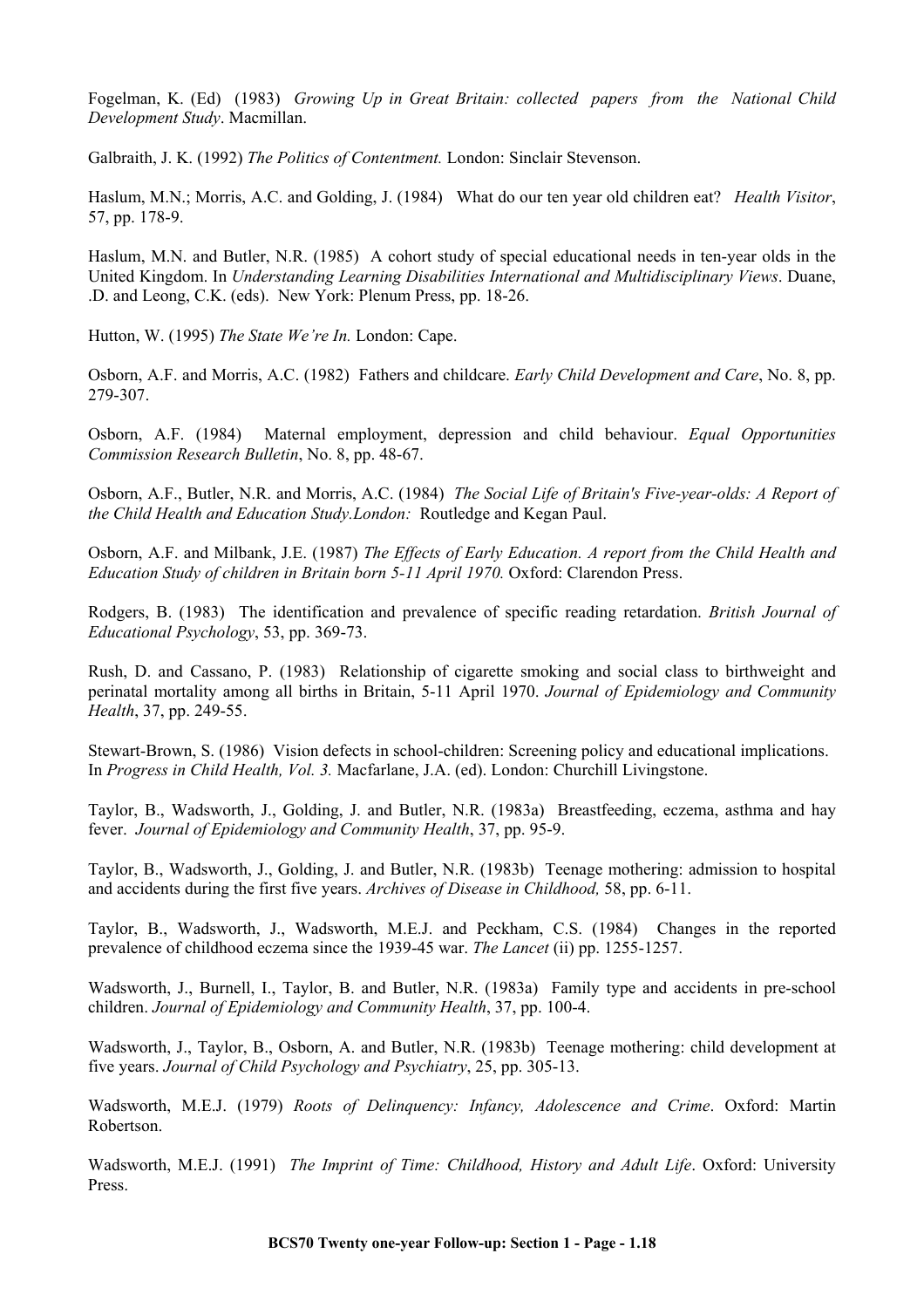Wilkinson, H. (1994) *No Turning Back: Generations and the Genderquake.* London: Demos.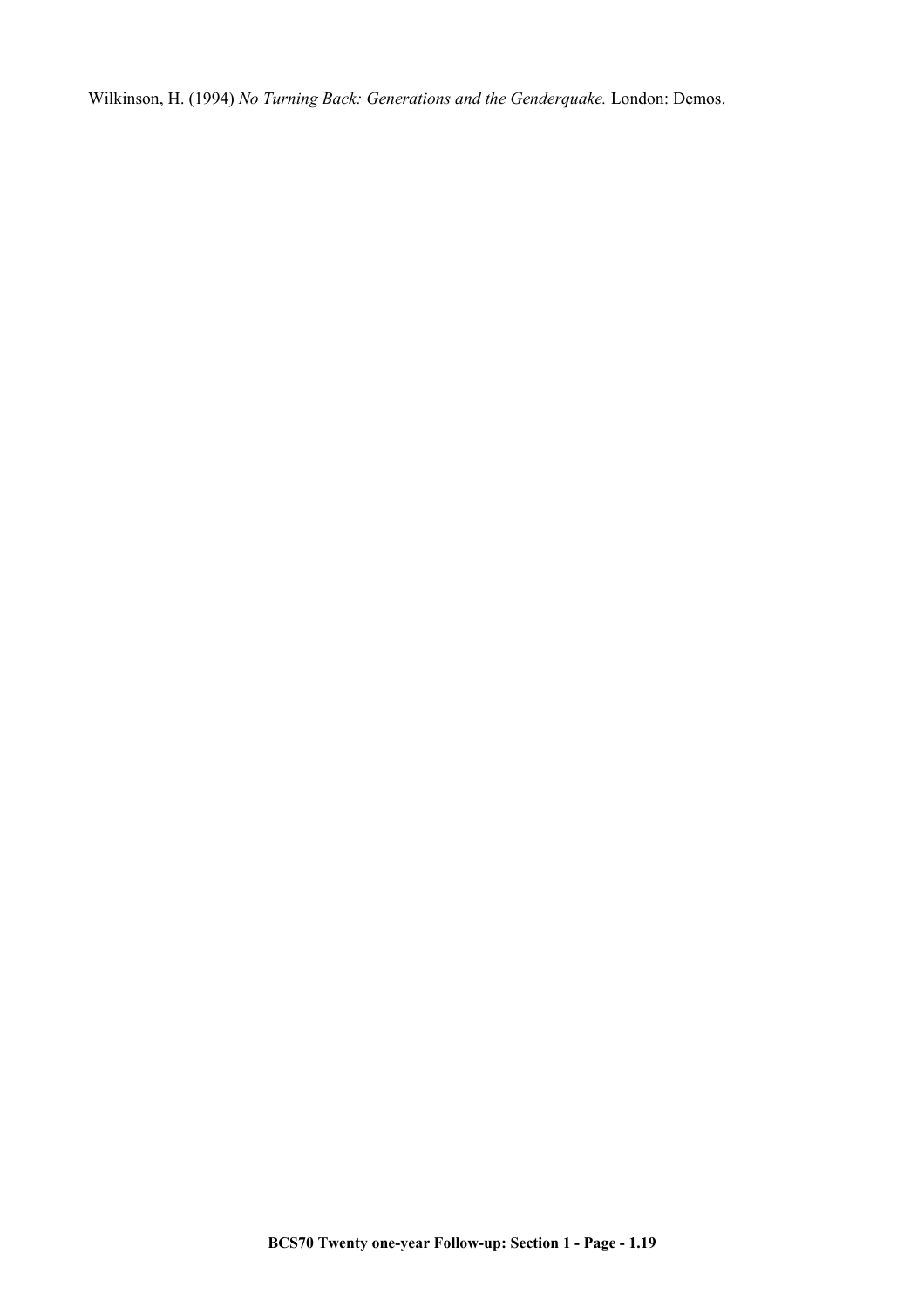# **SECTION 2**

# **USING THE 21-YEAR DATA**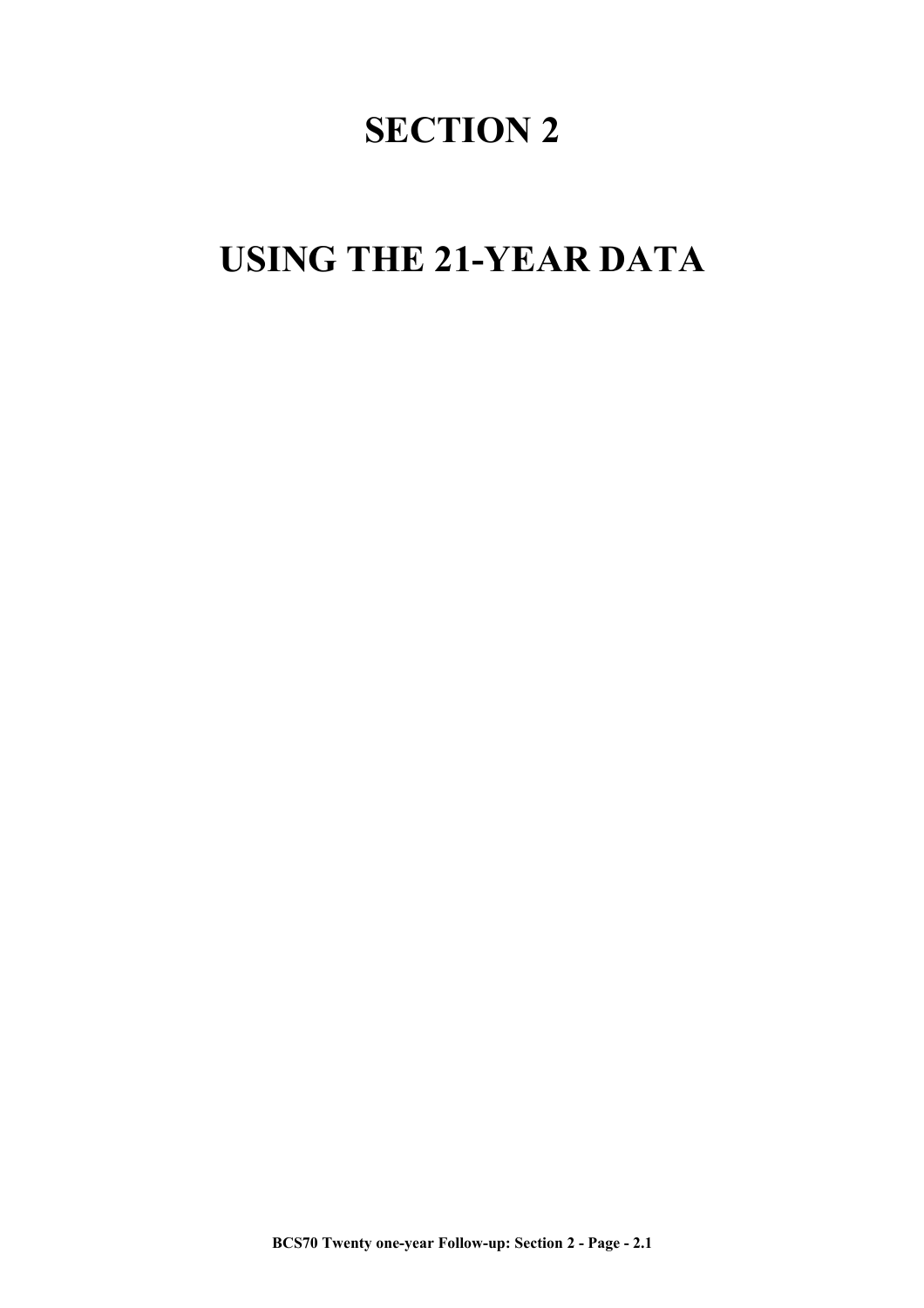#### **INTRODUCTION**

2.1 As mentioned in Section 1, the *BCS70 Twenty one-year Sample Survey* made use of selfcompletion questionnaires, an interview and assessments. An introduction to the development and use of this document has been outlined in *Section 1*. A copy of the questionnaire is reproduced in Section 3.

2.2 This section is designed to assist users of the data by describing:

- Variable names
- Data cleaning undertaken by CLS
- The coding of missing values
- The derived variables included on the dataset
- An introduction to using the Interactive Data Dictionary
- Linkage of *BCS70 Twenty one-year Sample Survey* data to data from other sweeps

#### **VARIABLE NAMES**

- 2.3 The v*ariable names* for the BCS70 Twenty one-year dataset have been allocated as follows:
	- *Precoded questions* variable names are based on card and column numbers taken form the card images used for data entry.
	- *Derived variables* variable names are those allocated by those responsible for the code. They are most commonly mnemonics.

Details of all variable names are to be found on the annotated questionnaire in Section 3 below.

#### **CLEANING OF THE BCS70 21-YEAR DATA BY SSRU AND CLS**

2.4 As noted above, the MORI research organisation who distributed the questionnaires, were also responsible for a preliminary visual edit of each questionnaire; and following data entry of all pre-coded information, for a preliminary computer edit to check that data was valid (i.e. single-coded, 0-9), and within range (i.e. as specified in the questionnaire). Both visual and preliminary computer edit were agreed with **SSRU** 

2.5 The work undertaken by SSRU, and later by CLS, has concentrated on the setting-up of an SPSS dataset; and the completion of additional checking and updating. The latter has focused, mainly, on repeating and extending the checks for validity and range, and carrying out new checks for consistency.

A brief outline of the approach to data cleaning is given below.

#### **Overall data cleaning policy**

2.6 Extensive checks of data validity, range and consistency were carried out. To be valid the value for any data item for any case must be *numeric* (a number, 0-9, etc) or *alphanumeric* (text, A-Z/a-z, etc) as specified in the questionnaire/coding frame/data definition. To be *within range*, the value for any data item for any case must be within the range of values specified in the questionnaire/coding frame/data definition. To be *consistent* the value of any data item for any case must conform to the filter structure of the survey instrument.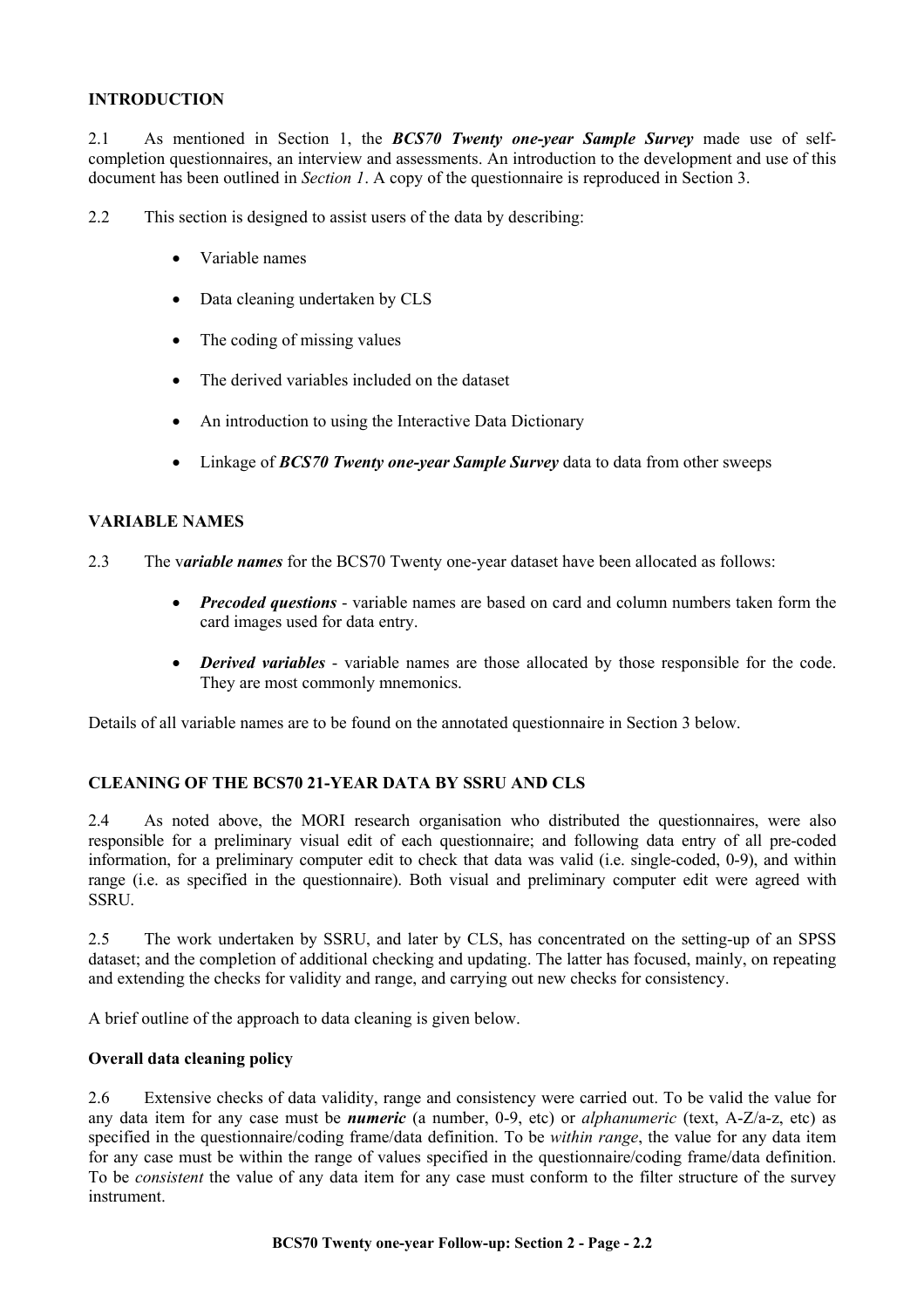2.7 The data for the Twenty one-year Sample Survey have been cleaned through computer editing, using checks for validity, range, and consistency derived from the questionnaire. Due to limited resources and record storage problems, it has often been impossible at this stage to check 'errors' against the original questionnaires themselves. As a result, the 'errors' have been 'corrected' according to the rules outlined in Table 2.1 below. Thus, the identification of 'errors' was followed by a check of the raw data to identify data entry problems. For 'errors' of range and consistency, this was followed by review of the editing rules. Consistency 'errors' were investigated further by back-checking the consistency of the primary filter, and updating this if necessary. Where updates to the edit and/or values had been made, the edit was re-run to check that the 'corrections' had been correctly applied and no new 'errors' introduced. Where no correction could be identified, the 'error' value was set to missing. All edits were iterated until no 'errors' were identified.

2.8 It is important to stress that this procedure differs in one important aspect from that adopted for the cleaning of the BCS70 16-year data which is deposited with the ESRC Data Archive*.* For this dataset *forward coding* was employed to 'correct' filter 'errors'. With *forward coding*, if the primary question is answered in a way that does not lead on to the subsidiary questions then any responses in the subsidiary sections are set to a missing value. For example, if the question is 'Have you ever been to hospital?' then only those that have ticked 'Yes' will be included in the subsidiary questions on 'date', 'reason', etc for admittance to hospital. With an interview based questionnaire, this is obviously what would happen during the interview. However, with self-completion questionnaires, sometimes respondents change their minds when they see the subsidiary questions without changing the answer to the primary question and with forward coding these subsidiary answers are lost.

2.9 For the 21-year data, the filter was checked both *forward* and *backward* in order to ensure that the loss of data was kept to a minimum. This is consistent with the approach adopted for the cleaning of data from the Ten-year Follow-up.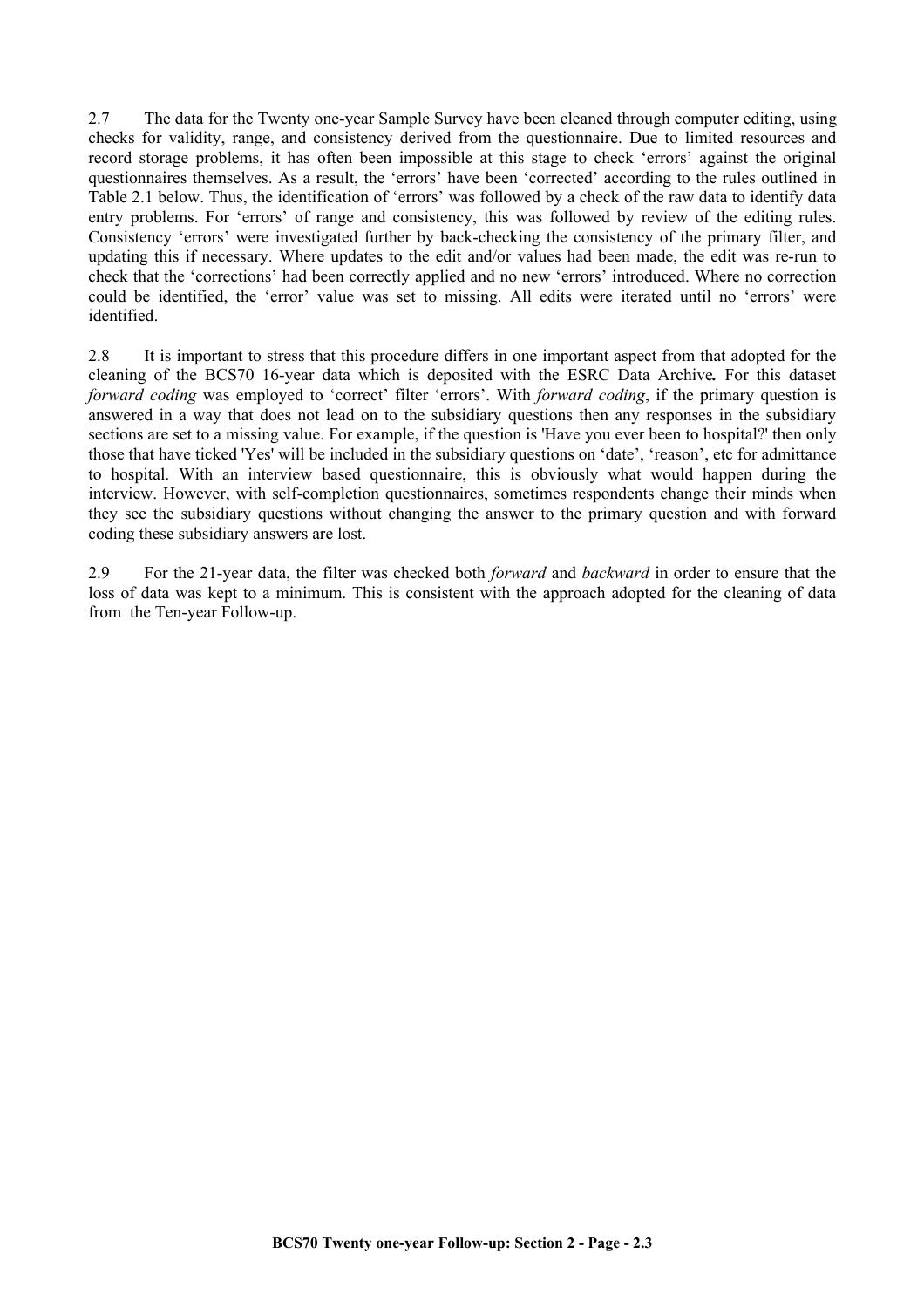|  |  |  | Table 2.1: Outline of 'correction' rules adopted for editing the 21-year data |  |  |
|--|--|--|-------------------------------------------------------------------------------|--|--|
|--|--|--|-------------------------------------------------------------------------------|--|--|

| Type of 'error' Priority |   | 'Correction' rules                                                                  |
|--------------------------|---|-------------------------------------------------------------------------------------|
| Not valid                | 1 | Check and correct any obvious data format problem (eg: left/right-shifted)<br>data) |
|                          | 2 | Set to missing                                                                      |
| Out of range             | 1 | Check and correct any obvious data format problem (eg: left/right-shifted)<br>data) |
|                          | 2 | Check if range appropriate, and modify and re-run edit if necessary                 |
|                          | 3 | Set to missing                                                                      |
| Not consistent           |   | Check and correct any obvious data format problem (eg: left/right-shifted)<br>data) |
|                          | 2 | Check filter structure, and modify and re-run edit if necessary                     |
|                          | 3 | Check and update value of primary filter if necessary and re-run edit               |
|                          | 4 | Set to missing                                                                      |

#### **Missing values**

2.10 As part of the work to check and update the 21-year data, efforts have been made to standardise the allocation of missing values.

2.11 The standard missing value codes are as follows:

| -3 Not stated   |
|-----------------|
| -8 Out of range |

2.12 It is important to note that these codes are not always consistent with those allocated to other BCS70 datasets relating to the birth, 5, 10, 16, 26 and 30-year surveys. It is hoped that missing value codes will be rationalised when all BCS70 data are set up as a single database.

## **Derived variables**

2.13 Although a number of derived variables have been created for the purposes of different projects using the 21-year data, we were only able to acquire the documentation of a limited number of derived variables, which have been included with the dataset deposited with the Data Archive.

2.14 Further details of the derived variables are given in Appendix 3.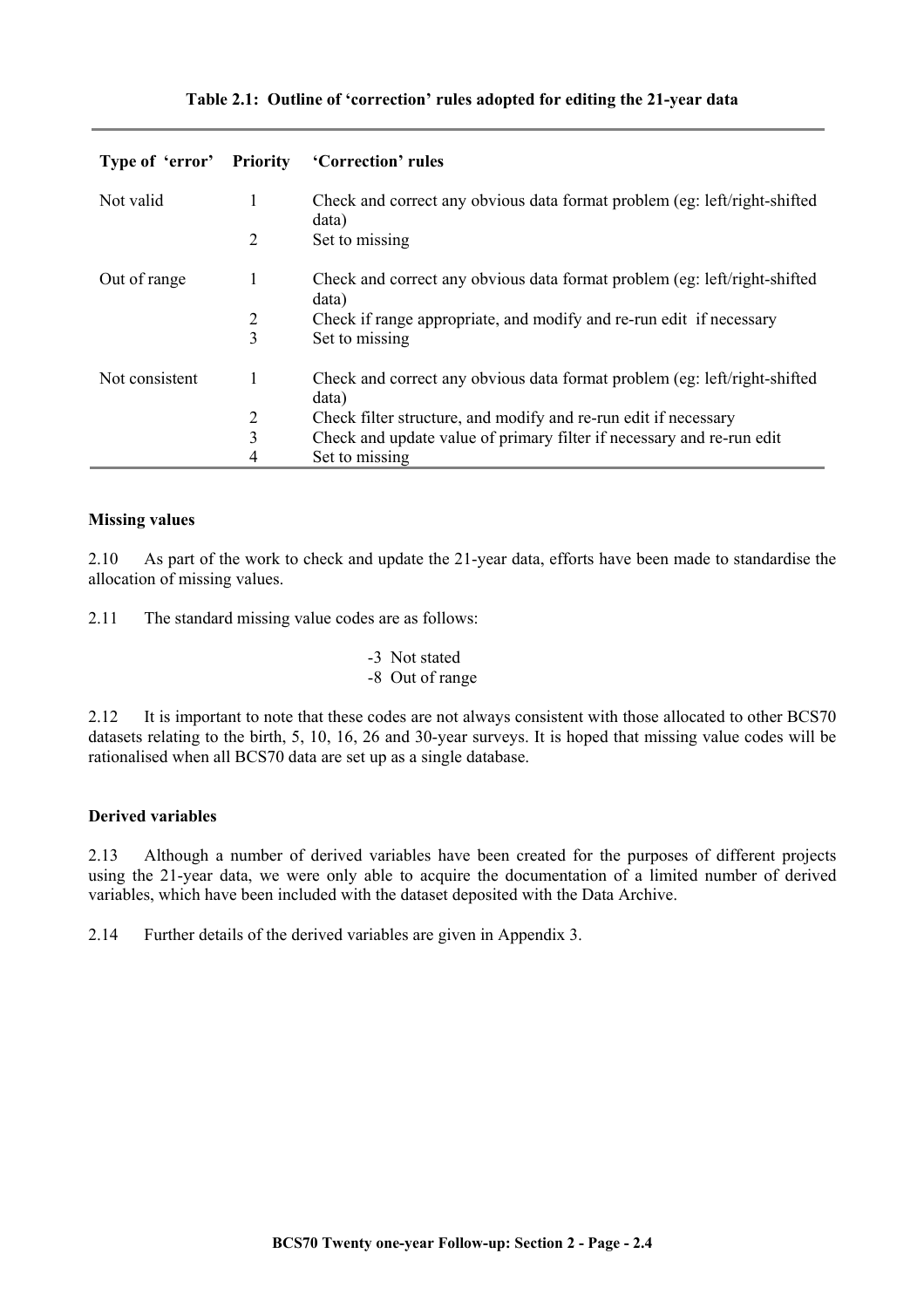#### **INTERACTIVE DATA DICTIONARY**

2.15 In order to help users find their way about the *BCS70 Twenty one-year Sample Survey*, CLS has prepared an *Interactive Data Dictionary* as guide to the contents of the SPSS data. This is based on the *Idealist* Information Retrieval System, and is distributed, free of charge with the deposited data. It is available from the UK Data Archive and also from the Centre for Longitudinal Studies (appropriate url here or cohort@cls.ioe.ac.uk).

#### **Contents**

- 2.16 The *Interactive Data Dictionary* is supplied as two files:
	- BCS70\_21 Data Dictionary the *Data Dictionary* in "ZIPped" form. This holds all the files which together make-up the Data Dictionary.
	- README- notes on how to load the Data Dictionary on your PC.

### *YOU MAY COPY THESE FILES AS MANY TIMES AS YOU WISH.*

#### **IMPORTANT**

2.17 Further details of the *Interactive Data Dictionary* are given below. Please read these carefully before attempting to load/use this software. If you have any problems or queries, please contact the User Support Group (see below for full contact information).

#### **Loading the** *Interactive Data Dictionary* **from disk**

2.18 To load this documentation on your PC, follow the instructions given below. (See also file "READ.ME").

- 1. Users should extract the contents of the ' BCS70\_21 Data Dictionary' ZIPfile into a separate directory
- 2. To use:
	- Within the Data Dictionary directory, click on 'Iwinread' the Data Dictionary should load
	- If Idealist opens, but no database is loaded:
		- Within Idealist, click on 'File'
		- Within 'File', click on 'Open'
		- Within 'Open', select 'BCS\_21.tex'
- 3. Opening screens will provide guidance on use and background on the survey (see also below).
- 4. Address queries to: cohort@cls.ioe.ac.uk

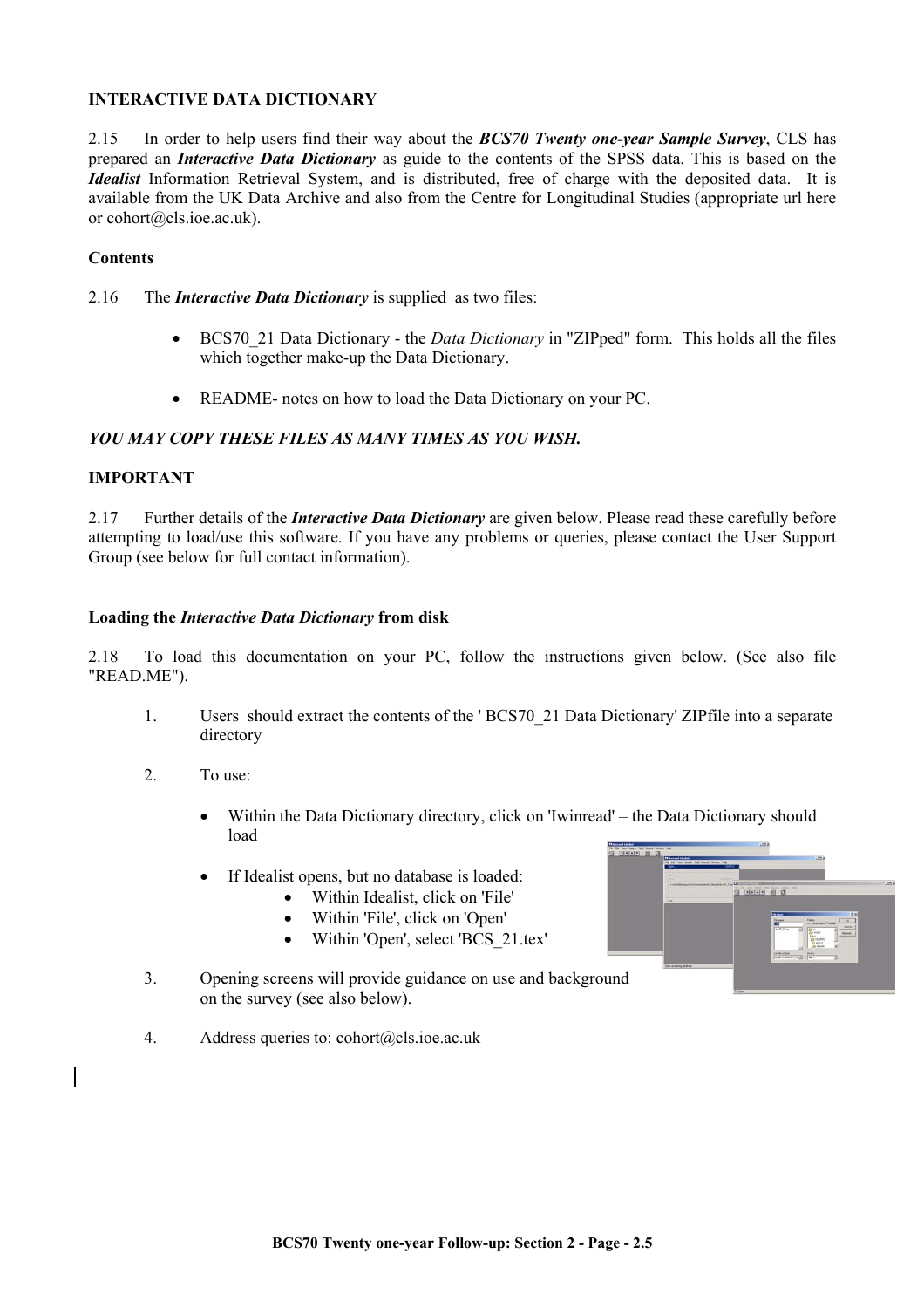#### **Guide to using the Interactive Data Dictionary**

2.19 A brief guide to using the *Interactive Data Dictionary* is given below*.* 

#### *Starting the Data Dictionary*

Within the Data Dictionary directory, click on 'Iwinread' to load the Data Dictionary.

You will be presented with an opening screen which includes a summary of the available search options and a guide to layout of the information, as well as access to more information about BCS70 and the 21-year Sample Survey:

| Blackwell Idealist - [c:\work\d\temppc\bcs21\brian\datadi~1\idealist\bcs70_21.tex]                                                                                                                                                                     | $ \Box$ $\times$ |
|--------------------------------------------------------------------------------------------------------------------------------------------------------------------------------------------------------------------------------------------------------|------------------|
| File Edit View Search Field Record Window Help                                                                                                                                                                                                         | <u>니레 X</u>      |
| C <br>ΙEΙ<br>▎▎▏▌▛▕▏▅▕▏▅▕                                                                                                                                                                                                                              |                  |
| 1970 BRITISH COHORT STHDY - 21-YEAR SAMPLE SHRVEY                                                                                                                                                                                                      |                  |
| Idealist Data Dictionary for the<br>SPSS DATASET HOLDING DATA FROM SAMPLE SURVEY AT 21-YEARS<br>Version 1.0 (based on the SPSS Data Dictionaries) March 2003<br>Prepared by<br>Centre for Longitudinal Studies, Institute of Education, Univ of London |                  |
| TO SEARCH: Press F5/Click 'Search' and enter a word/phrase<br>TO BROWSE SELECTED VARIABLES: Use +/-<br>TO BROADEN/NARROW SEARCH/EXCLUDE VARIABLES: Press F6/F7/F8<br>Information provided for each variable:                                           |                  |
| Follow-up identifier                                                                                                                                                                                                                                   |                  |
| VARIABLE NAME Variable label<br>Sequential position on dataset<br>Missing Values:                                                                                                                                                                      |                  |
| Value<br>Label<br>Where applicable<br>Value label 1)<br>1.<br>Value label 2)<br>$2^{\circ}$                                                                                                                                                            |                  |
| Press $+/-$ for more information about the BCS70                                                                                                                                                                                                       |                  |
| PLEASE REPORT ALL ERRORS TO: cohort@cls.ioe.ac.uk. THANK YOU.                                                                                                                                                                                          |                  |
| :Home !Home<br>1st of 3                                                                                                                                                                                                                                | ReadOnly         |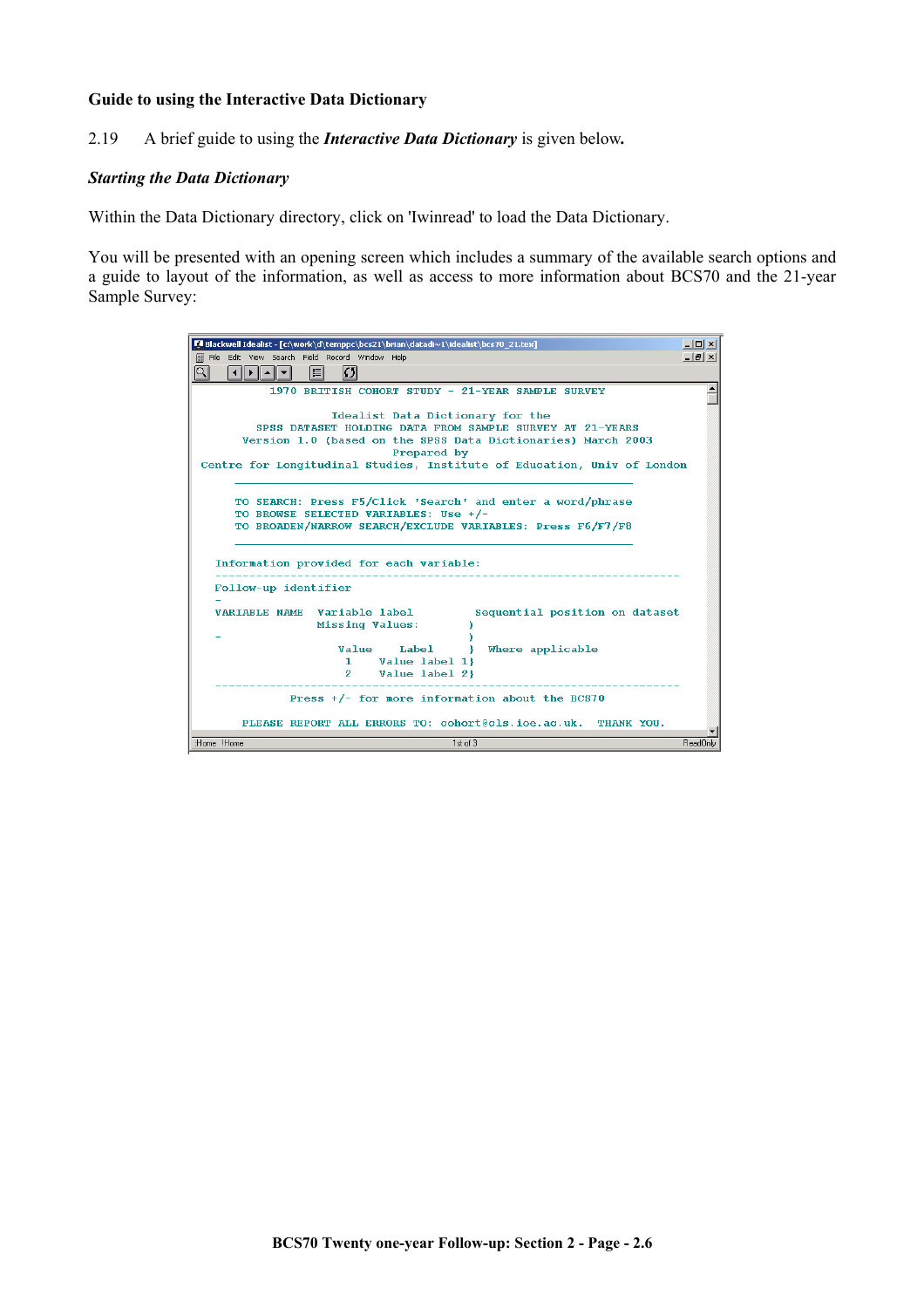#### *Search options*

The Data Dictionary is designed to provide an interactive guide to the information held on the BCS70 21 year SPSS dataset, and is based on the SPSS 'data dictionary'.

It provides the opportunity to search the variable names, variable labels and value labels for partuicular 'words' or 'phrases' and to generate a 'hit list' of all potentially relevant variables. To refine the search, the hit list can be broadened or narrowed, and selected variables may be excluded.

Searches my be initiated using the keyboard function keys; the drop down menus or menu buttons:

|                                                                                                  | <b>Function key</b>                                                                                                                                                           | Menu                       | <b>Button</b>                                   |
|--------------------------------------------------------------------------------------------------|-------------------------------------------------------------------------------------------------------------------------------------------------------------------------------|----------------------------|-------------------------------------------------|
| <b>To SEARCH</b><br>Use Function key/menu/button<br>as follows:                                  | F <sub>5</sub>                                                                                                                                                                | Search                     |                                                 |
| Enter                                                                                            | String/phrase to search for all examples of string/phrase in BCS70<br>21-year dataset variable names/variable labels/value labels                                             |                            |                                                 |
| NB:                                                                                              | A list of all indexed terms appears to the right of the dialog box.<br>This may be browsed using cursor or by entering numbers/letters<br>until derisred string is indicated. |                            |                                                 |
| Click OK                                                                                         | This will select all records containing the chosen string.                                                                                                                    |                            |                                                 |
| Hit List:                                                                                        | Selected records are known as a 'HIT LIST'                                                                                                                                    |                            |                                                 |
| To BROWSE hit list                                                                               | $+$ and/or $-$ keys on mumeric<br>keypad                                                                                                                                      | Not available              |                                                 |
| To browse ENTRIES in hit list                                                                    | Use the arrow/PgUp/PgDn/Home/End keys                                                                                                                                         |                            |                                                 |
| To WIDEN (add to) hit list<br>To NARROW (shorten) hit list<br>To EXCLUDE (drop) from hit<br>list | F <sub>6</sub><br>F7<br>F8                                                                                                                                                    | Widen<br>Narrow<br>Exclude | Not available<br>Not available<br>Not available |

See examples below: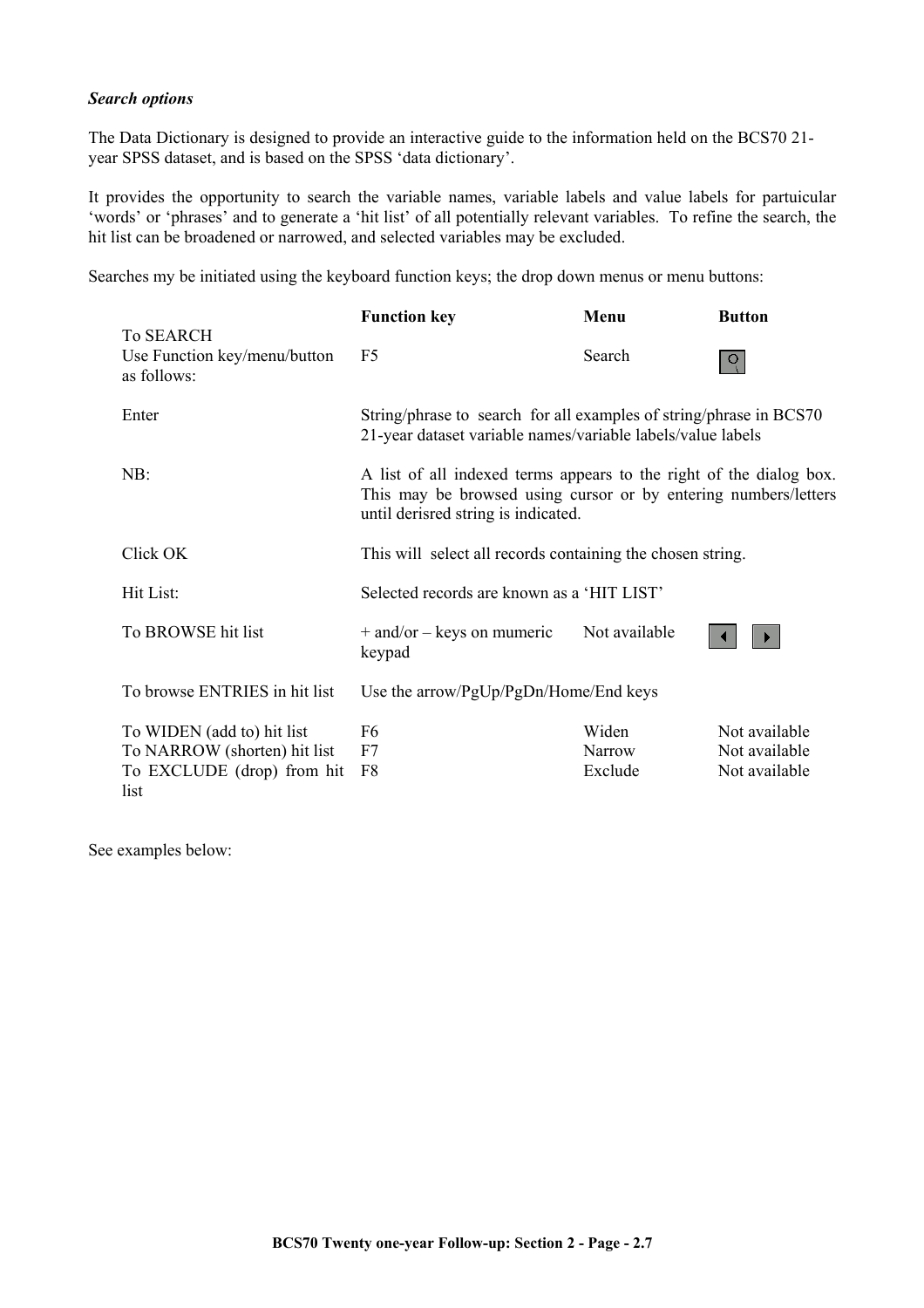# **SEARCH Menu**

|                          |                                                | Blackwell Idealist - [c:\work\d\temppc\bcs21\brian\datadi~1\idealist\bcs70_21.tex]                                                                                | $ \Box$ $\times$ |
|--------------------------|------------------------------------------------|-------------------------------------------------------------------------------------------------------------------------------------------------------------------|------------------|
|                          | File Edit View Search Field Record Window Help |                                                                                                                                                                   | $ B$ $\times$    |
| ΙQΙ                      | Find<br>F5<br>Shift+F5<br>Find All Records     |                                                                                                                                                                   |                  |
|                          | F6<br>Widen<br>Narrow<br>F7                    | STUDY - 21-YEAR SAMPLE SURVEY                                                                                                                                     |                  |
|                          | F <sub>8</sub>                                 | ata Dictionary for the                                                                                                                                            |                  |
| <b>SP</b><br><b>Vers</b> | List All Hits                                  | DATA FROM SAMPLE SURVEY AT 21-YEARS<br>he SPSS Data Dictionaries) March 2003                                                                                      |                  |
|                          | Modify Synonyms                                | repared by                                                                                                                                                        |                  |
| Centre for               | Options                                        | es, Institute of Education, Univ of London                                                                                                                        |                  |
|                          |                                                | TO SEARCH: Press F5/Click 'Search' and enter a word/phrase<br>TO BROWSE SELECTED VARIABLES: Use +/-<br>TO BROADEN/NARROW SEARCH/EXCLUDE VARIABLES: Press F6/F7/F8 |                  |
|                          |                                                | Information provided for each variable:                                                                                                                           |                  |
|                          | Follow-up identifier                           |                                                                                                                                                                   |                  |
|                          | VARIABLE NAME Variable label                   | Sequential position on dataset<br><b>Missing Values:</b>                                                                                                          |                  |
|                          | Value                                          | Label<br>Where applicable<br>з.                                                                                                                                   |                  |
|                          | 1.                                             | Value label 1)                                                                                                                                                    |                  |
|                          |                                                | 2 Value label 2}                                                                                                                                                  |                  |
|                          |                                                | Press $+/-$ for more information about the BCS70                                                                                                                  |                  |
|                          |                                                | PLEASE REPORT ALL ERRORS TO: cohort@cls.ioe.ac.uk. THANK YOU.                                                                                                     |                  |

# **SEARCH Dialog box for 'child'**

**Record #1 of the hit list for 'child'** 

| Blackwell Idealist - [c:\work\d\temppc\bcs21\brian\datadi~1\idealist\bcs70_21.tex]                                                                           | $ \Box$ $\times$ |
|--------------------------------------------------------------------------------------------------------------------------------------------------------------|------------------|
| File Edit View Search Field Record Window Help<br>阊                                                                                                          | $-10 \times$     |
| O <br>E                                                                                                                                                      |                  |
| 1970 BRITISH COHORT STUDY - 21-YEAR SAMPLE SURVEY                                                                                                            |                  |
| Idealist Data Dictionary for the<br>SPSS DATASET HOLDING DATA FROM SAMPLE SHRVEY AT 21-YEARS<br>Version 1.0 (based on the SPSS Data Dictionaries) March 2003 |                  |
| $\vert x \vert$<br><b>Find Records</b><br>of London<br>Centre for Lo                                                                                         |                  |
| <b>Find Records Where:</b><br>Index:                                                                                                                         |                  |
| charity<br>$\blacktriangle$<br>(Any text field)<br>cheaper                                                                                                   |                  |
| <b>TO SEARC</b><br>lse<br>check<br>contains the word or phrase                                                                                               |                  |
| chemistry<br>TO BROW!<br>chesno<br>F8<br><b>TO BROAI</b>                                                                                                     |                  |
| child<br>child<br>childcare                                                                                                                                  |                  |
| children<br><b>OK</b><br>Cancel<br>Help                                                                                                                      |                  |
| childrens<br>Information<br>choice                                                                                                                           |                  |
| <b>Find All Records</b><br>$\overline{\phantom{0}}$<br>chronic                                                                                               |                  |
| Follow-up <del>ruencrites</del>                                                                                                                              |                  |
| Variable label<br>Sequential position on dataset<br><b>VARTABLE NAME</b>                                                                                     |                  |
| Missing Values:                                                                                                                                              |                  |
|                                                                                                                                                              |                  |
| Value<br>Label<br>Where applicable                                                                                                                           |                  |
| 1.<br>Value label 1)                                                                                                                                         |                  |
| 2<br>Value label 2)                                                                                                                                          |                  |
| <b>Find Recorde</b>                                                                                                                                          |                  |

|                             |                       | Blackwell Idealist - [c:\work\d\temppc\bcs21\brian\datadi~1\idealist\bcs70_21.tex] |     | $-10x$       |
|-----------------------------|-----------------------|------------------------------------------------------------------------------------|-----|--------------|
| File<br>囼                   |                       | Edit View Search Field Record Window Help                                          |     | $-10 \times$ |
|                             | E                     | Ø                                                                                  |     |              |
| BCS70 21-year Sample Survey |                       |                                                                                    |     |              |
|                             |                       |                                                                                    |     |              |
| <b>VC71A1</b>               | SCHOOL SUBJECT 1 CODE |                                                                                    | 493 |              |
|                             |                       |                                                                                    |     |              |
| Value                       | Label                 |                                                                                    |     |              |
|                             | 1                     | Accounting                                                                         |     |              |
|                             | 2<br>Art              |                                                                                    |     |              |
|                             | 3.                    | Art and Design                                                                     |     |              |
|                             | 4                     | Anatomy, Physiology & Hygiene                                                      |     |              |
|                             | 5                     | Arithmetic                                                                         |     |              |
|                             | 6                     | Archaeology                                                                        |     |              |
|                             | 7<br>Biology          |                                                                                    |     |              |
|                             | 8                     | Human Biology                                                                      |     |              |
|                             | 9                     | Business Studies                                                                   |     |              |
|                             | 10<br>Building        |                                                                                    |     |              |
|                             | 11                    | Hairdressing & Beauty                                                              |     |              |
|                             | 12<br>Chemistry       |                                                                                    |     |              |
|                             | 13<br>Commerce        |                                                                                    |     |              |
|                             | 14                    | Computing Studies                                                                  |     |              |
|                             | 1.5<br>Classics       |                                                                                    |     |              |
|                             | 16                    | CD & Technology                                                                    |     |              |
|                             | 17                    | Commercial studies                                                                 |     |              |
|                             | 18                    | Child care/Child development                                                       |     |              |
|                             | 19<br>Cookery         |                                                                                    |     |              |
|                             | CSS.<br>20            |                                                                                    |     |              |
|                             | 21<br>Craft           |                                                                                    |     |              |
|                             | 22                    | Communication skills                                                               |     |              |
| :Variable                   | 23<br>Catering        | 1st of 81                                                                          |     | Read0nly     |
|                             |                       |                                                                                    |     |              |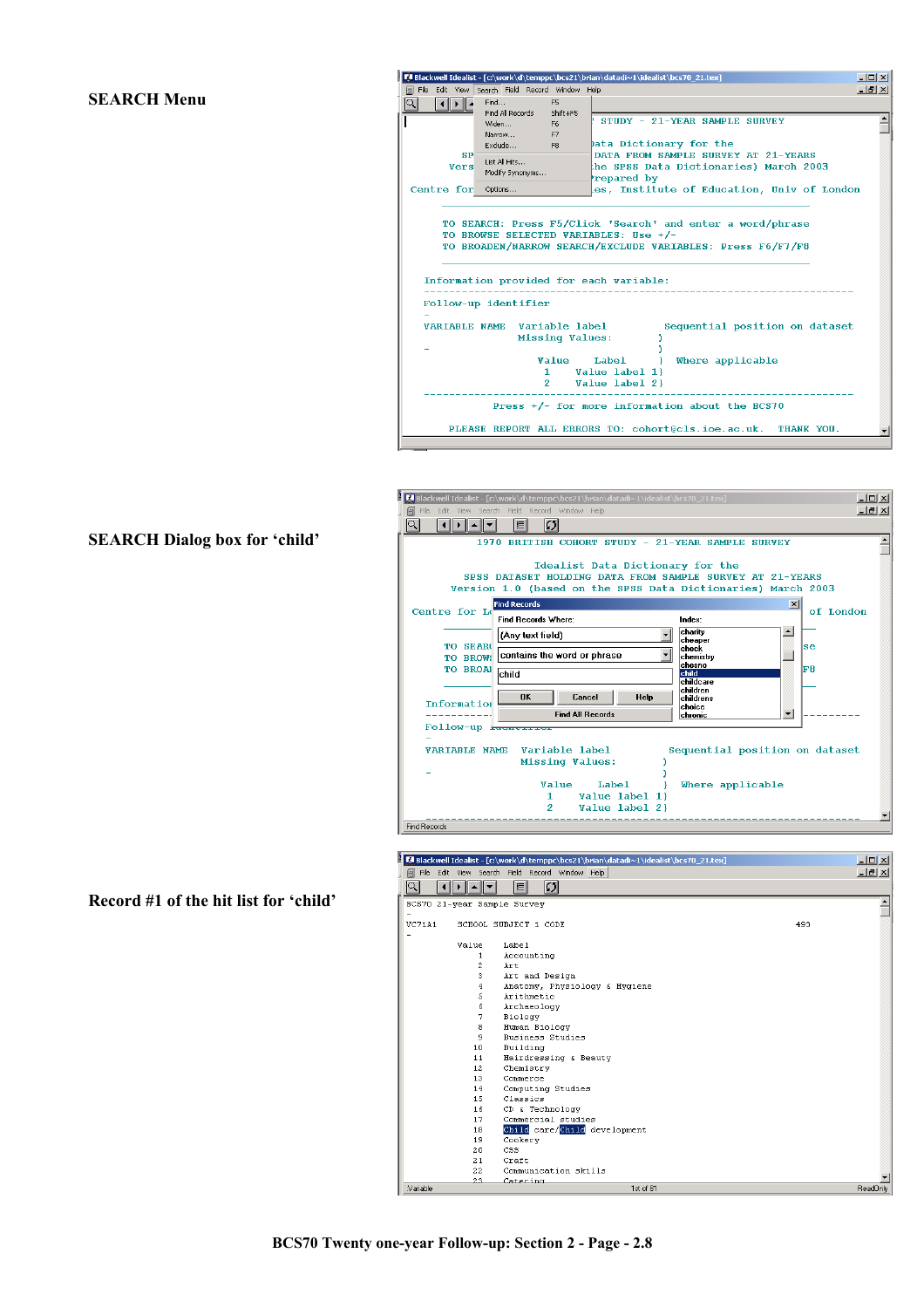#### *Layout of information*

As the opening screen indicates, the information provided for each variable included in the 21-year dataset includes:

- Follow-up identifier (always 'BCS70 21-year Sample Survey')
- Variable name
- Variable label
- Missing values (where appropriate)
- Value labels (where appropriate)
- Sequential position in dataset

An example is given below:

|           |       | Blackwell Idealist - [c:\work\d\temppc\bcs21\brian\datadi~1\idealist\bcs70_21.tex] | 그미지        |
|-----------|-------|------------------------------------------------------------------------------------|------------|
| 阊         |       | File Edit View Search Field Record Window Help                                     | <u>니레지</u> |
| Q         |       | Ø<br>目                                                                             |            |
|           |       | BCS70 21-year Sample Survey                                                        |            |
|           |       |                                                                                    |            |
| VC19DA    |       | JOB 1 NET FREQUENCY OF PAY                                                         | 297        |
|           |       | Missing Values: -3                                                                 |            |
|           |       |                                                                                    |            |
|           | Value | Label                                                                              |            |
|           | 1     | Per day                                                                            |            |
|           | 2     | Per week                                                                           |            |
|           | 3.    | Per 2 meeks                                                                        |            |
|           | 4     | Per month                                                                          |            |
|           | 5.    | 3 months                                                                           |            |
|           | 6     | 6 months                                                                           |            |
|           | 7     | Per year                                                                           |            |
|           | 8     | Other period                                                                       |            |
|           | 9     | Refused                                                                            |            |
|           | 10    | Don't know/can't remember                                                          |            |
|           | 11    | Other reasons for no details                                                       |            |
|           | 12    | No usual amount of pay/varies                                                      |            |
|           | -3 M  | Not stated                                                                         |            |
| :Variable |       | 297th of 1445                                                                      | ReadOnly   |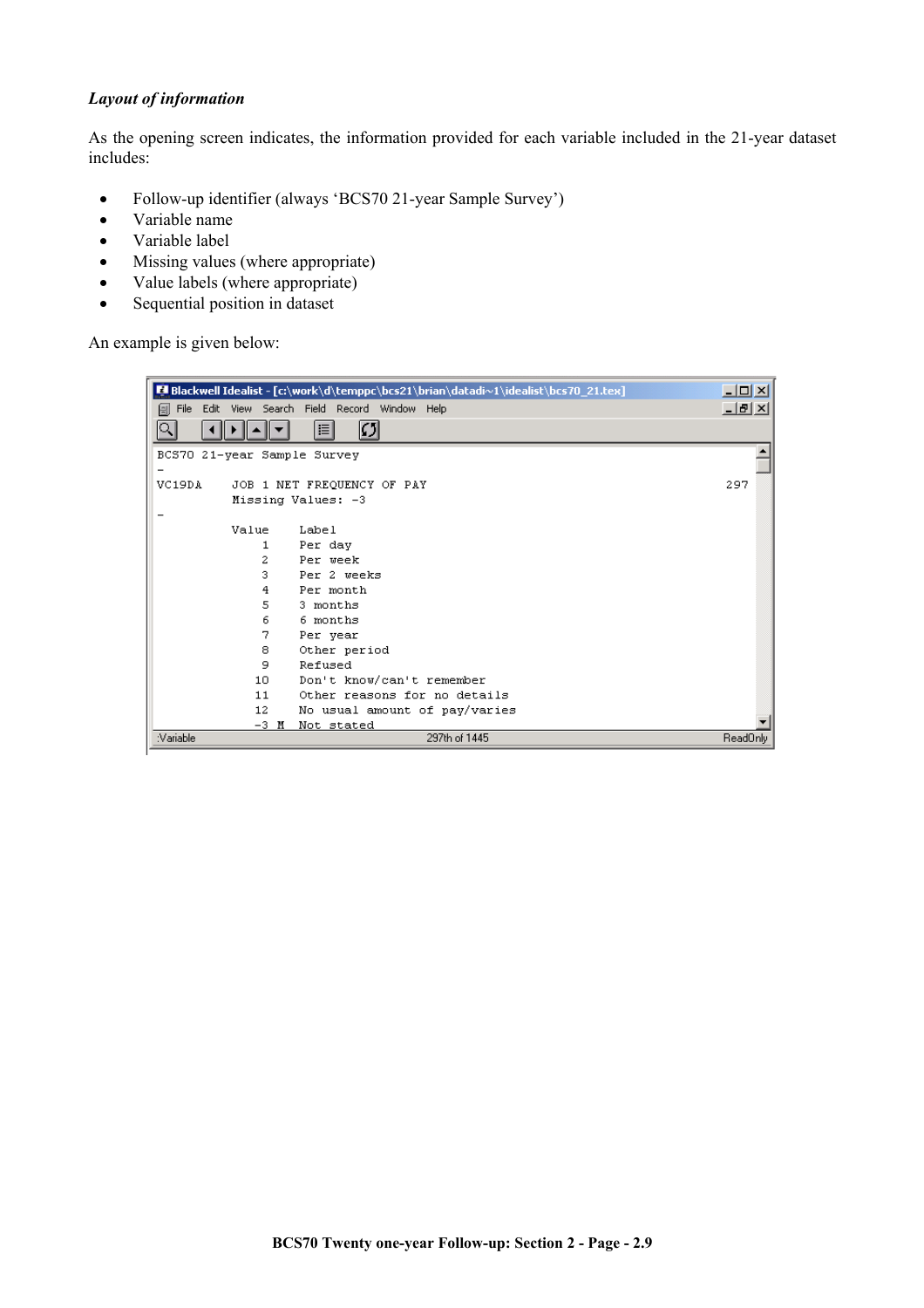#### *Information about BCS70 and the 21-year Sample Survey*

A brief overview of BCS70 in general, and the 21-year sample survey in partcular is presented after the opening screen and may be accessed by usning the  $+$  and/or – keys on mumeric keypad or the  $\blacksquare$  buttons.

> Blackwell Idealist - [c:\work\d\temppc\bcs21\brian\datadi~1\id  $|X|$ File Edit View Search Field Record Window Help  $-10 \times$ ାଦ  $\overline{\phantom{a}}$ 1970 BRITISH COHORT STUDY - 21-YEAR SAMPLE SURVEY Idealist Data Dictionary for the SPSS DATASET HOLDING DATA FROM SAMPLE SURVEY AT 21-YEARS Version 1.0 (based on the SPSS Data Dictionaries) March 2003 Prepared by Centre for Longitudinal Studies, Institute of Education, Univ of London This 'Interactive Data Dictionary' has been prepared to accompany the deposit, with the UK Data Archive at the University of Essex, of data from the 21-year sample survey of the subjects of the 1970 British Cohort Study  $(BCS70)$ . It provides an interactive guide to the contents of the BCS70 21-year Sample Survey SPSS dataset. SCROLL DOWN FOR FURTHER INFOMATION ON: ELEMENTS OF THE DEPOSIT Fieldwork outcome BRIEF GUIDE TO USING THE DATA DICTIONARY Data Processing SUMMARY OF THE DATA DEPOSIT Sample representativeness INTRODUCTION TO THE BCS70 & THE Response bias 21-YEAR SAMPLE SURVEY Further Information on BCS70  $\label{thm:1} \begin{minipage}{.4\linewidth} \textbf{Introduction} \end{minipage}$ Acquiring BCS70 Data for Rackground to the BCS70<br>Home Home research 2nd of  $2<sub>1</sub>$ Marked ReadOnly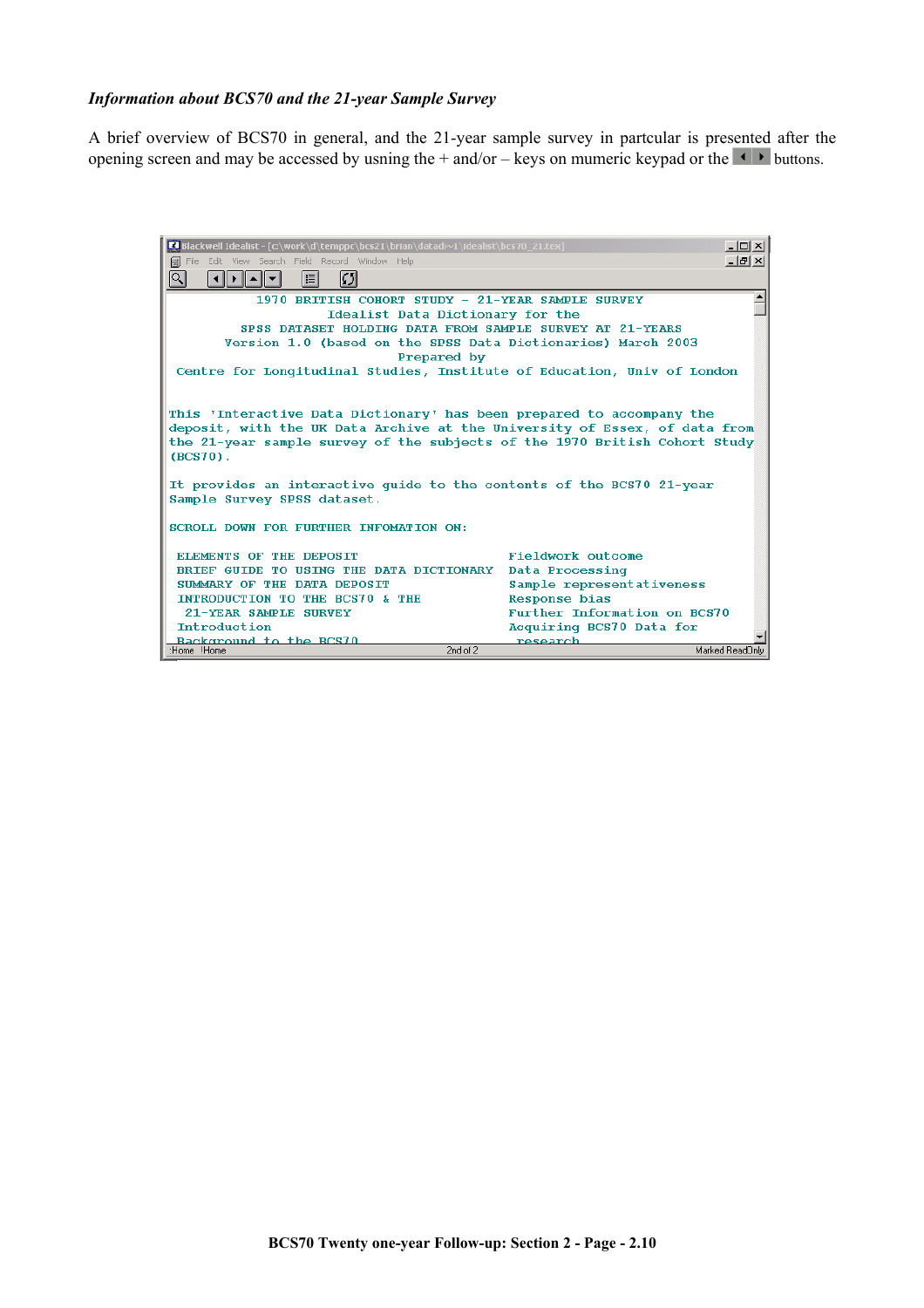#### *Further information about ideaList*

Further imformation about Idealist may be obtained using the built-in Help function which includes a useful guide on 'How to use help' – see below.